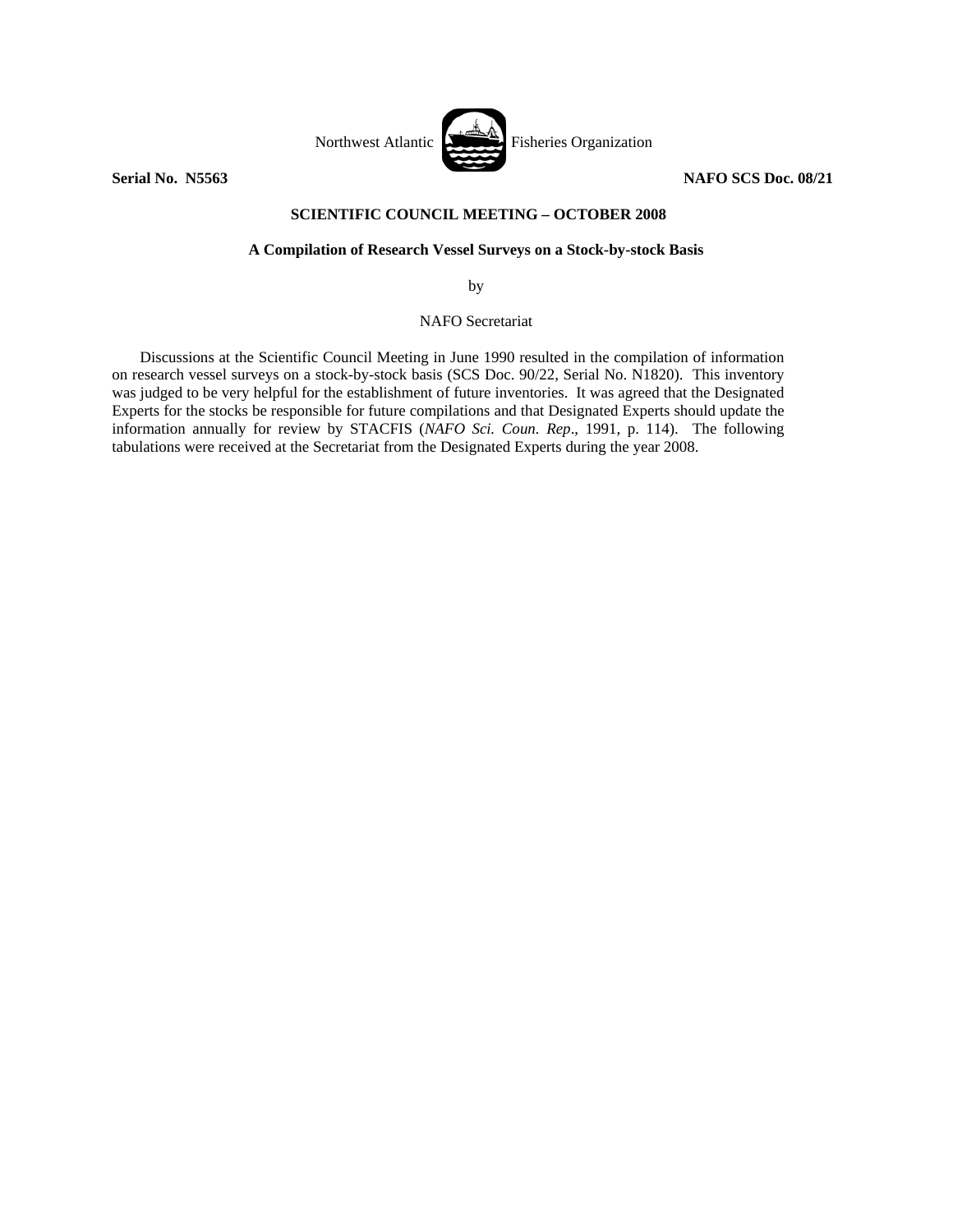| Stock name: Greenland halibut in Subarea 0, Division 1A offshore and Divisions 1B-F |                    |                     |                                                    |                                                              |                                             |                |                              |                                                                         |                                    |                |                                        |                                                             |             |                            |                |                                          |
|-------------------------------------------------------------------------------------|--------------------|---------------------|----------------------------------------------------|--------------------------------------------------------------|---------------------------------------------|----------------|------------------------------|-------------------------------------------------------------------------|------------------------------------|----------------|----------------------------------------|-------------------------------------------------------------|-------------|----------------------------|----------------|------------------------------------------|
| Name of survey                                                                      | Location<br>(Div.) | Season<br>months(s) | Years of<br>survey<br>from, to<br>$\,$ or<br>since | Type of<br>survey<br>and gears                               | Target<br>species                           | No. of<br>sets | $24\,\mathrm{hr}$<br>fishing | Area of<br>coverage in<br>relation to<br>stock distribu-<br>tion $(\%)$ | Depth<br>range                     | abun-<br>dance | size estimates<br>$_{\rm bio}$<br>mass | Research data related to stock<br>$\mathbf{ALK}$ $\quad$ LF |             | Indiv-<br>idual<br>weights | Country        | $SCS/$<br><b>SCR</b><br>Doc.<br>$\rm No$ |
| Greenland Deep<br>Sea                                                               | 1CD                | Sep-Nov             | Since<br>1997                                      | Stratified<br>Random<br>bottom<br>Trawl,<br>Alfredo<br>trawl | Greenland halibut<br>Roundnose<br>grenadier | 50             | Y                            | $\overline{?}$                                                          | $400 -$<br>1500 m                  | Y              | $\mathbf Y$                            | $\mathbf Y$                                                 | $\mathbf Y$ | $\mathbf Y$                | Green-<br>land | <b>SCR</b><br>08/17                      |
| Greenland<br>Shrimp Trawl                                                           | $1A-F$             | Jul-Sep             | Since<br>1988                                      | Stratified<br>Random<br>bottom<br>Trawl,<br>Cosmos<br>trawl  | Shrimp<br>Groundfish                        | 254            | ${\bf N}$                    | $\overline{\mathcal{L}}$                                                | $50-$<br>600m<br>$(800 \text{ m})$ | $\mathbf Y$    | $\mathbf Y$                            | $\mathbf Y$                                                 | $\mathbf Y$ | $\mathbf Y$                | Green-<br>land | <b>SCR</b><br>08/28                      |

1 excluding additional hauls at some stations for gear comparison and calibration.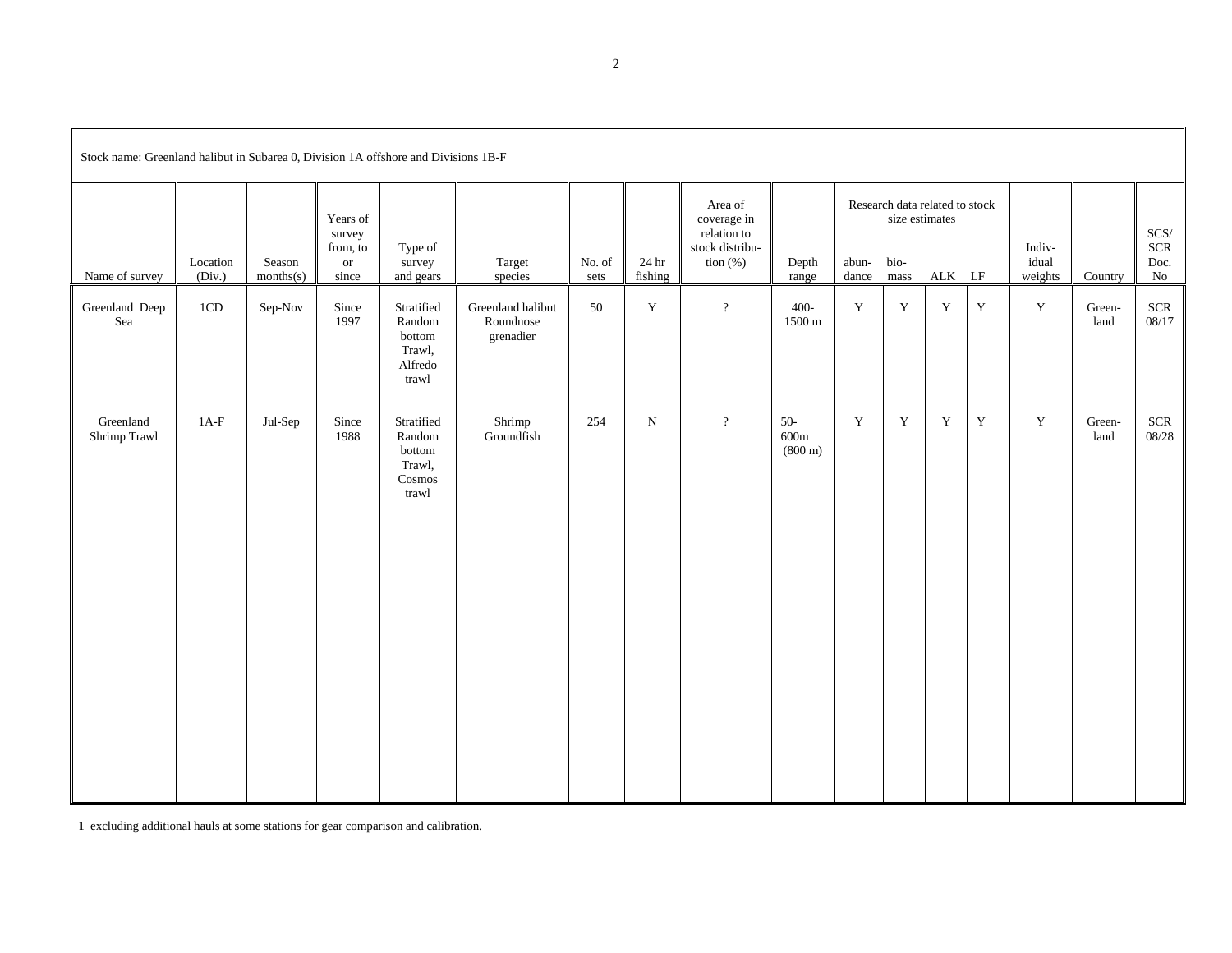| Stock name: Greenland halibut in Division 1A inshore |                    |                     |                                                      |                                          |                      |                |                  |                                                                         |                 |                |              |                                                            |             |                            |           |                                                     |
|------------------------------------------------------|--------------------|---------------------|------------------------------------------------------|------------------------------------------|----------------------|----------------|------------------|-------------------------------------------------------------------------|-----------------|----------------|--------------|------------------------------------------------------------|-------------|----------------------------|-----------|-----------------------------------------------------|
| Name of survey                                       | Location<br>(Div.) | Season<br>months(s) | Years of<br>survey<br>from, to<br><b>or</b><br>since | Type of<br>survey<br>and gears           | Target<br>species    | No. of<br>sets | 24 hr<br>fishing | Area of<br>coverage in<br>relation to<br>stock distribu-<br>tion $(\%)$ | Depth<br>range  | abun-<br>dance | bio-<br>mass | Research data related to stock<br>size estimates<br>ALK LF |             | Indiv-<br>idual<br>weights | Country   | SCS/<br><b>SCR</b><br>Doc.<br>No.                   |
| Inshore juvenile<br><b>GRL</b>                       | Disko Bay          | July                | since<br>2001                                        | Gillnet mesh<br>$\pmod{46, 55}$<br>60,70 | Greenland<br>Halibut | 30             | $\mathbf Y$      | $\sim$                                                                  | $200 -$<br>700m | $\mathbf N$    | ${\bf N}$    | Y                                                          | $\mathbf Y$ | $\mathbf Y$                | Greenland | 08/38                                               |
| Inshore juvenile<br><b>GHL</b>                       | Disko Bay          | July                | Since<br>2001                                        | Gillnet &<br>longline<br>calibration     | Greenland<br>Halibut | $\overline{0}$ | Y                | $\sim$                                                                  | $200 -$<br>700m | $\mathbf N$    | N            | Y                                                          | Y           | Y                          | Greenland | 05/57                                               |
| Inshore<br>longline                                  | Disko Bay          | July                | Since<br>1993                                        | Fixed station<br>Longline                | Greenland<br>Halibut | $\overline{0}$ | Y                | $\sim$                                                                  | $200 -$<br>700m | $\mathbf N$    | ${\bf N}$    | Y                                                          | $\mathbf Y$ | Y                          | Greenland | 98/44<br>00/29,<br>00/47,<br>$01/68$ ,<br>08/38     |
| Inshore<br>longline                                  | Uummannaq          | August              | Since<br>1993                                        | Fixed station<br>Longline                | Greenland<br>Halibut | 21             | Y                | $\sim$                                                                  | $200 -$<br>900m | $\mathbf N$    | $\mathbf N$  | Y                                                          | Y           | Y                          | Greenland | 98/44,<br>00/29,<br>$00/47$ ,<br>$01/68$ ,<br>08/38 |
| Shrimp                                               | $1A-F$             | Jul-Sep             | Since<br>1991                                        | Stratified-<br>random<br>trawl           | Shrimp               | 254            | ${\bf N}$        | $\sim$                                                                  | $50-$<br>600m   | Y              | Y            | $\mathbf N$                                                | $\mathbf Y$ | Y                          | Greenland | 08/28                                               |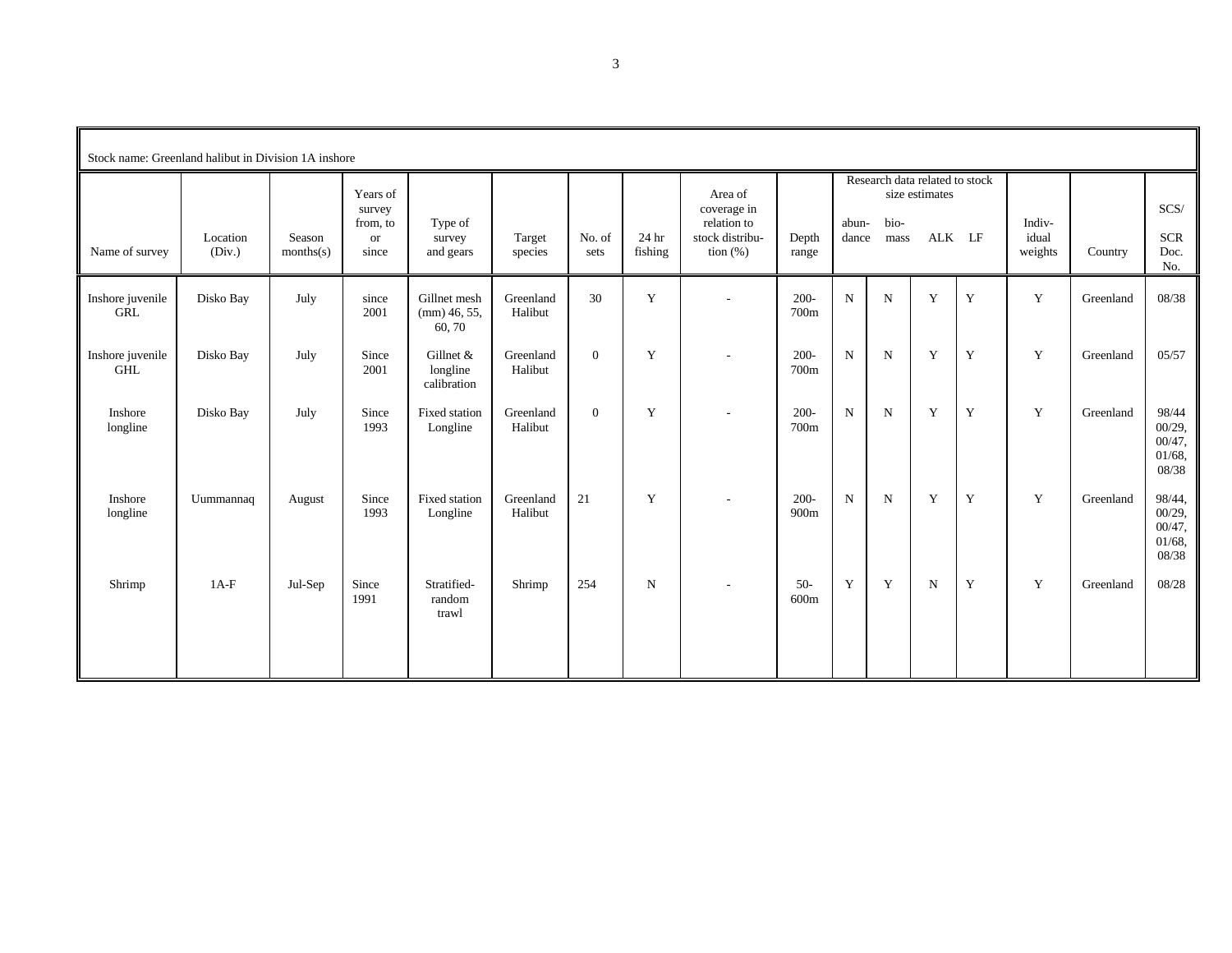| Stock name: Roundnose Grenadier in Subareas 0+1 |                    |                     |                                                    |                                                 |                                                 |                |                  |                                                                         |                |                |                                                                  |           |             |                            |                |                                |
|-------------------------------------------------|--------------------|---------------------|----------------------------------------------------|-------------------------------------------------|-------------------------------------------------|----------------|------------------|-------------------------------------------------------------------------|----------------|----------------|------------------------------------------------------------------|-----------|-------------|----------------------------|----------------|--------------------------------|
| Name of survey                                  | Location<br>(Div.) | Season<br>months(s) | Years of<br>survey<br>from, to<br>$\,$ or<br>since | Type of<br>survey<br>and gears                  | Target<br>species                               | No. of<br>sets | 24 hr<br>fishing | Area of<br>coverage in<br>relation to<br>stock distribu-<br>tion $(\%)$ | Depth<br>range | abun-<br>dance | Research data related to stock<br>size estimates<br>bio-<br>mass | ALK LF    |             | Indiv-<br>idual<br>weights | Country        | $SCS/$<br>$SCR$<br>Doc.<br>No. |
| Greenland Deep<br>Sea                           | 1CD                | Aug-Nov             | Since<br>1997                                      | Stratified<br>Random<br>$\quad$ Bottom<br>Trawl | Greenland<br>halibut,<br>Roundnose<br>grenadier | 501            | $\mathbf Y$      | $\overline{?}$                                                          | 400-<br>1500m  | $\mathbf Y$    | $\mathbf Y$                                                      | ${\bf N}$ | $\mathbf Y$ | ${\bf N}$                  | Green-<br>land | <b>SCR</b><br>08/17            |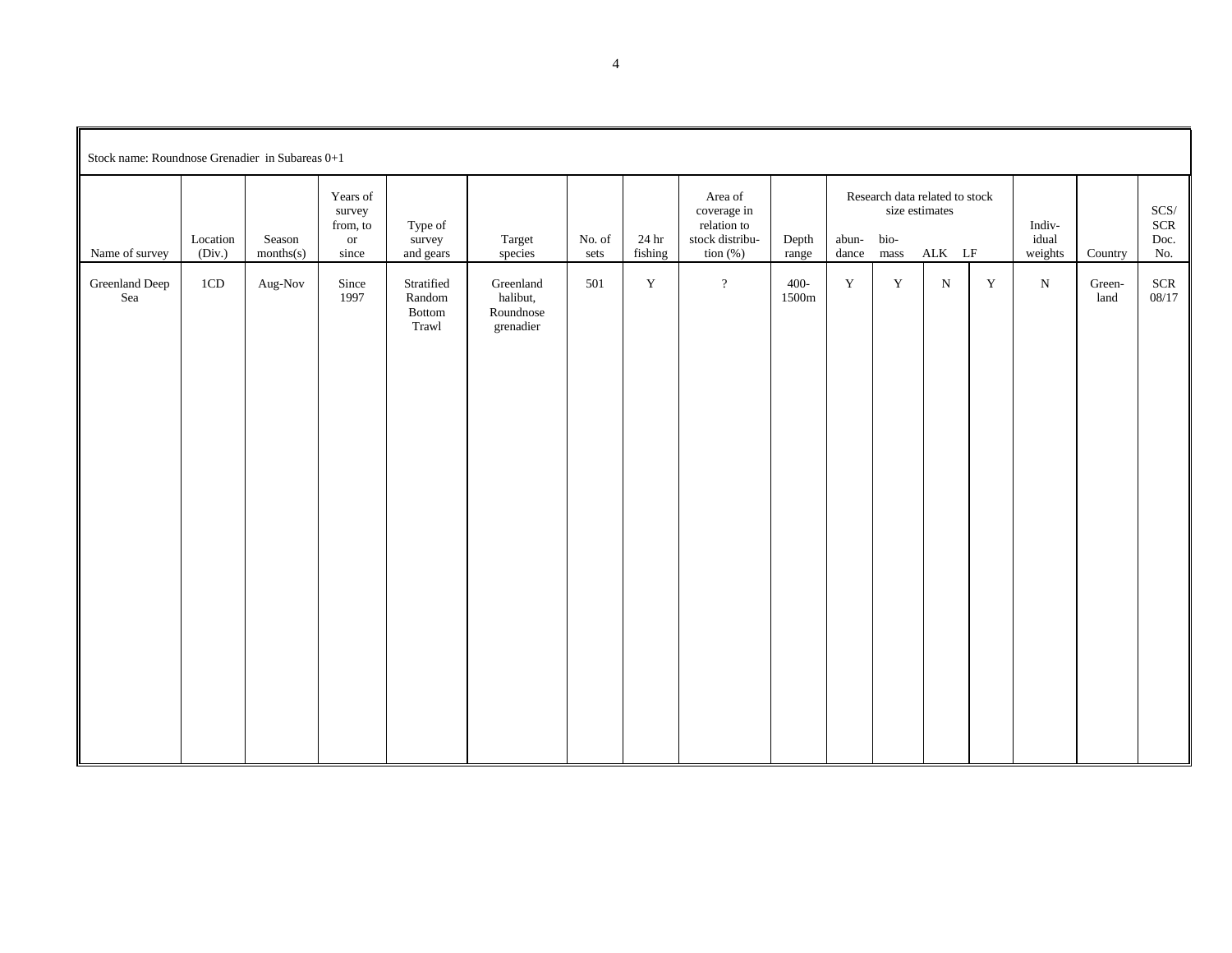| Stock name: Redfish in Subarea 1 |                    |                     |                                                      |                                         |                                                 |                |                  |                                                                            |                          |                |                                                                  |                           |             |                            |                         |                                   |
|----------------------------------|--------------------|---------------------|------------------------------------------------------|-----------------------------------------|-------------------------------------------------|----------------|------------------|----------------------------------------------------------------------------|--------------------------|----------------|------------------------------------------------------------------|---------------------------|-------------|----------------------------|-------------------------|-----------------------------------|
| Name of survey                   | Location<br>(Div.) | Season<br>months(s) | Years of<br>survey<br>from, to<br><b>or</b><br>since | Type of<br>survey<br>and gears          | Target<br>species                               | No. of<br>sets | 24 hr<br>fishing | Area of<br>coverage in<br>relation to<br>stock<br>distribu-<br>tion $(\%)$ | Depth<br>range           | abun-<br>dance | Research data related to stock<br>size estimates<br>bio-<br>mass | $\mathbf{ALK}$ $\quad$ LF |             | Indiv-<br>idual<br>weights | Country                 | SCS/<br><b>SCR</b><br>Doc.<br>No. |
| West Greenland<br>Groundfish     | $1B - 1F$          | Oct-Nov             | since<br>1982                                        | Stratified<br>random<br>bottom<br>trawl | Cod,<br>redfish,<br>other finfish               | 47             | $\mathbf N$      | $\overline{?}$                                                             | $0-$<br>400m             | $\mathbf Y$    | $\mathbf Y$                                                      | ${\bf N}$                 | $\mathbf Y$ | $\mathbf Y$                | ${\rm EU}$ -<br>Germany | $SCR$<br>08/16                    |
| Greenland-<br>Deepsea            | $1C - 1D$          | Aug-Nov             | since 1997                                           | Stratified<br>random<br>bottom<br>trawl | Greenland<br>halibut,<br>Roundnose<br>Grenadier | 50             | $\mathbf Y$      | $\, ?$                                                                     | $400 -$<br>1500m         | $\mathbf Y$    | $\mathbf Y$                                                      | $\mathbf N$               | $\mathbf Y$ | ${\rm N}$                  | Green-<br>land          | $SCR$<br>08/17                    |
| Greenland shrimp                 | $1A - 1F$          | Jul-Aug             | since<br>1992                                        | Stratified<br>random<br>bottom<br>trawl | Shrimp,<br>groundfish                           | 254            | $\mathbf N$      | $\overline{?}$                                                             | $50-$<br>$600\mathrm{m}$ | $\mathbf Y$    | Y                                                                | ${\bf N}$                 | $\mathbf Y$ | ${\bf N}$                  | Green-<br>land          | <b>SCR</b><br>08/28               |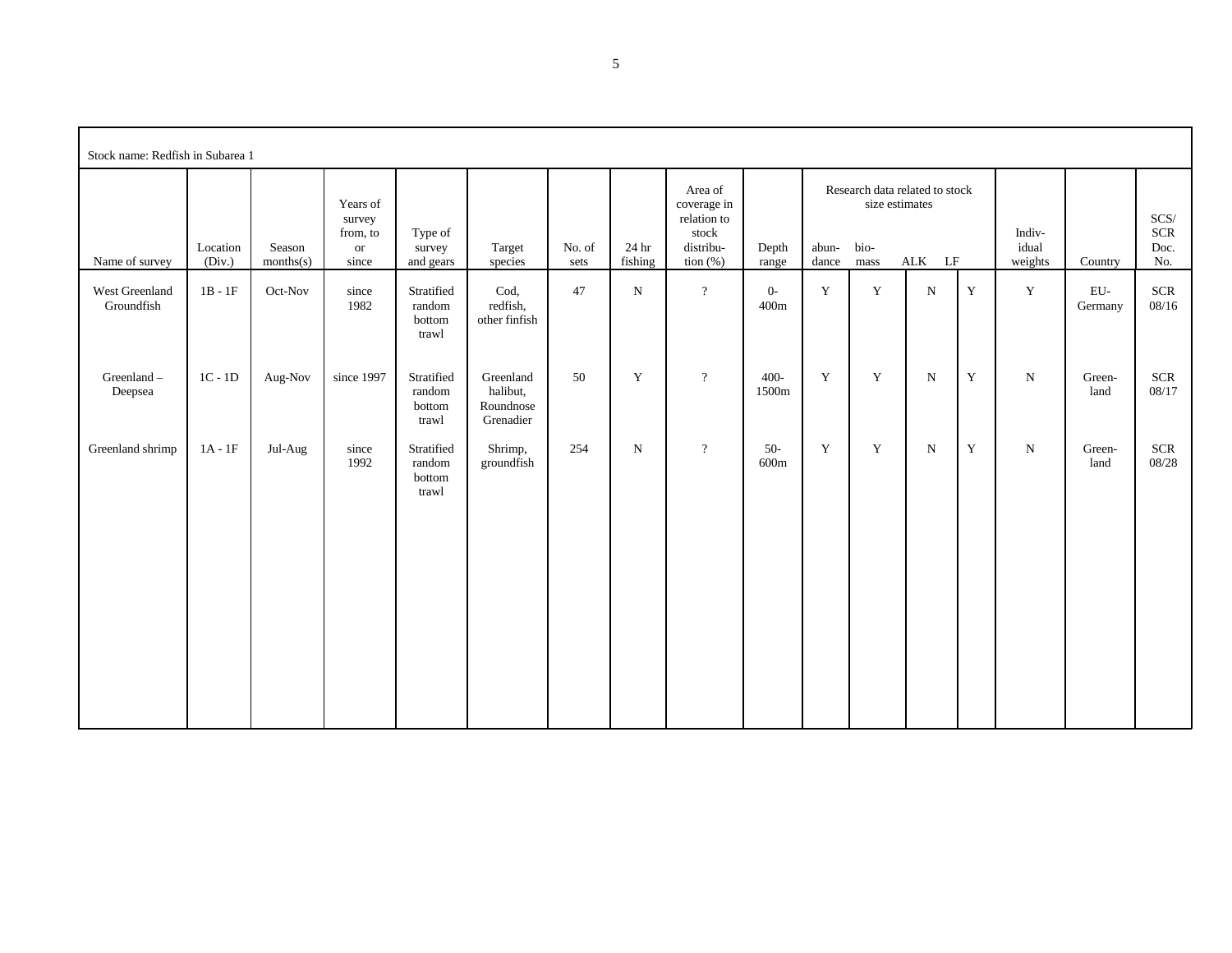| Stock name: Other Finfish in Subarea 1 |                               |                     |                                                      |                                                      |                                     |                |                  |                                                                         |                          |                |                                                |                                                |             |                            |                         |                                     |
|----------------------------------------|-------------------------------|---------------------|------------------------------------------------------|------------------------------------------------------|-------------------------------------|----------------|------------------|-------------------------------------------------------------------------|--------------------------|----------------|------------------------------------------------|------------------------------------------------|-------------|----------------------------|-------------------------|-------------------------------------|
| Name of survey                         | Location<br>(Div.)            | Season<br>months(s) | Years of<br>survey<br>from, to<br><b>or</b><br>since | Type of<br>survey<br>and gears                       | Target<br>species                   | No. of<br>Sets | 24 hr<br>fishing | Area of<br>coverage in<br>relation to<br>stock distribu-<br>tion $(\%)$ | Depth<br>range           | abun-<br>dance | Research data related to stock<br>bio-<br>mass | size estimates<br>$\mathbf{ALK}$ $\mathbf{LF}$ |             | Indiv-<br>idual<br>weights | Country                 | $SCS/$<br><b>SCR</b><br>Doc.<br>No. |
| West Greenland<br>groundfish           | $1\mathrm{B}$ - $1\mathrm{F}$ | Oct-Nov             | since<br>1982                                        | Stratified<br>random bottom<br>$\mbox{tr}\hbox{awl}$ | Cod,<br>redfish<br>Other<br>finfish | 47             | $\mathbf N$      | $\overline{?}$                                                          | $0-$<br>$400\mathrm{m}$  | $\mathbf Y$    | $\mathbf Y$                                    | ${\bf N}$                                      | $\mathbf Y$ | ${\bf U}$                  | ${\rm EU}$ -<br>Germany | $SCS$<br>08/16                      |
| Greenland<br>shrimp                    | $1A - 1F$                     | Jul-Aug             | since<br>1992                                        | Stratified<br>random bottom<br>trawl                 | Shrimp,<br>finfish                  | 254            | ${\bf N}$        | $\overline{?}$                                                          | $50-$<br>$600\mathrm{m}$ | $\mathbf Y$    | $\mathbf Y$                                    | ${\bf N}$                                      | $\mathbf Y$ | ${\bf N}$                  | Green-<br>land          | $SCR$<br>08/28                      |
|                                        |                               |                     |                                                      |                                                      |                                     |                |                  |                                                                         |                          |                |                                                |                                                |             |                            |                         |                                     |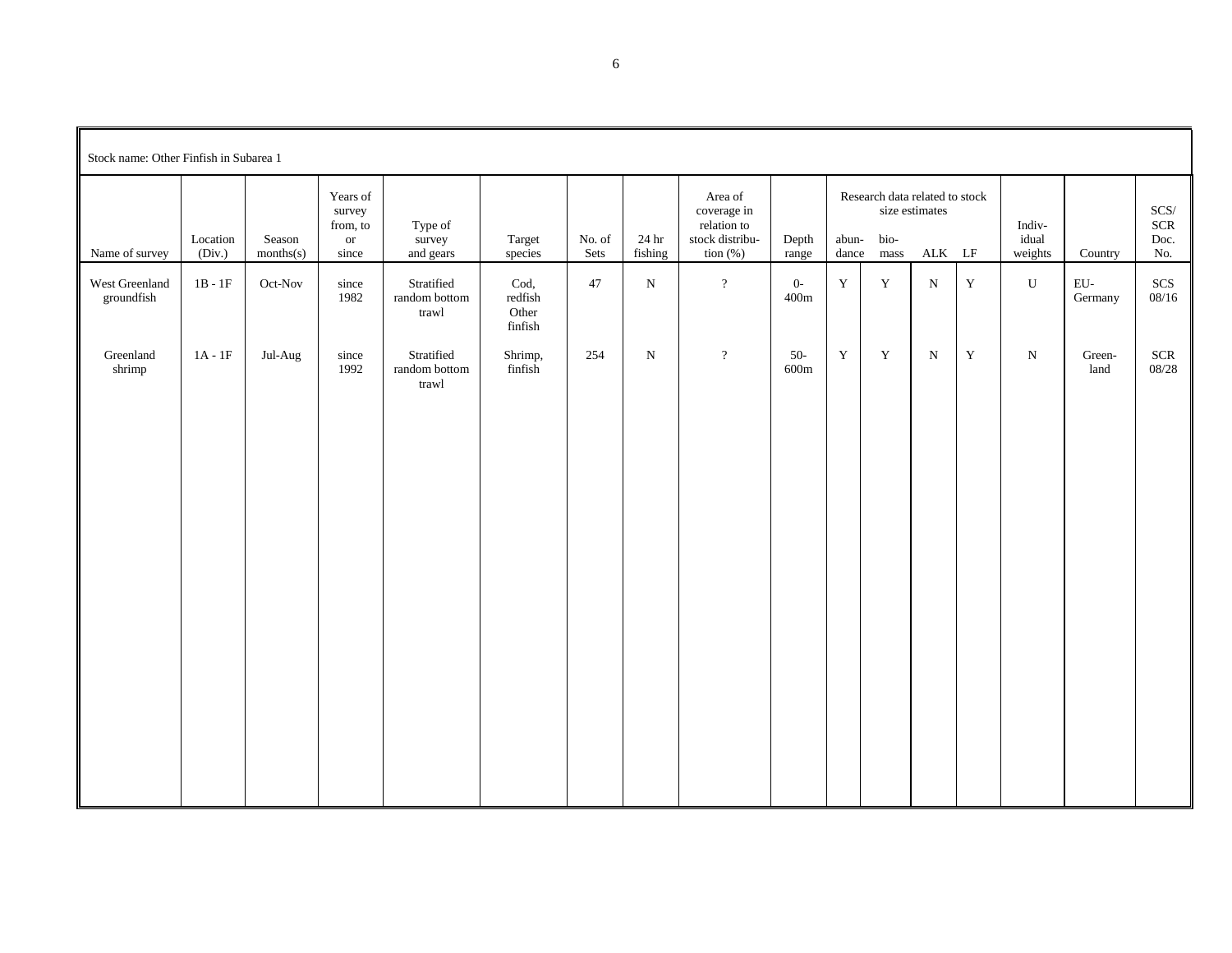| Stock name: Cod in Division 3M   |                    |                     |                                                            |                                                                |                      |                |                  |                                                                            |                                                                  |                |                                |                                               |             |                            |                                        |                              |
|----------------------------------|--------------------|---------------------|------------------------------------------------------------|----------------------------------------------------------------|----------------------|----------------|------------------|----------------------------------------------------------------------------|------------------------------------------------------------------|----------------|--------------------------------|-----------------------------------------------|-------------|----------------------------|----------------------------------------|------------------------------|
| Name of survey                   | Location<br>(Div.) | Season<br>months(s) | Years of<br>survey<br>from, to<br>$\,\mathrm{or}$<br>since | Type of<br>survey<br>and gears                                 | Target<br>species    | No. of<br>sets | 24 hr<br>fishing | Area of<br>coverage in<br>relation to<br>stock<br>distribu-<br>tion $(\%)$ | Depth<br>range                                                   | abun-<br>dance | size estimates<br>bio-<br>mass | Research data related to stock<br>${\rm ALK}$ | LF          | Indiv-<br>idual<br>weights | Country                                | SCS/<br>$SCR$<br>Doc.<br>No. |
| EU-bottom<br>trawl survey        | $3\mathrm{M}$      | $_{\rm{Jul}}$       | since 1988                                                 | Stratified<br>random                                           | $\operatorname{all}$ | 174            | ${\bf N}$        | 100%                                                                       | $< 750~\mathrm{m}$<br>$(88-02)$<br>$<1400~\mathrm{m}$<br>$(03-)$ | $\mathbf Y$    | $\mathbf Y$                    | $\mathbf Y$                                   | $\mathbf Y$ | $\mathbf Y$                | ${\rm EU}$                             | <b>SCR</b><br>08/34          |
| Russian<br>trawl survey          | $3\mathrm{M}$      | May-June            | 1983-1993<br>1995-1996<br>2001-2002                        | Stratified<br>Random<br>(and<br>acoustic<br>survey<br>1987-93) | all                  | 94             | $\mathbf Y$      | 100%                                                                       | $<1280~\mathrm{m}$                                               | $\mathbf Y$    | $\mathbf Y$                    | $\mathbf N$                                   | N           | ${\bf N}$                  | Russia                                 | SCS<br>03/9                  |
| Canadian<br>groundfish<br>survey | 3M                 | Sept/Oct            | 1996                                                       | Stratified<br>random                                           | all                  | 68             | $\mathbf Y$      | 100%                                                                       | $<730~\mathrm{m}$                                                | Y              | $\mathbf Y$                    | $\mathbf N$                                   | N           | ${\bf N}$                  | Canada<br>${\hbox{New-}}$<br>foundland | $SCR$<br>97/42               |

7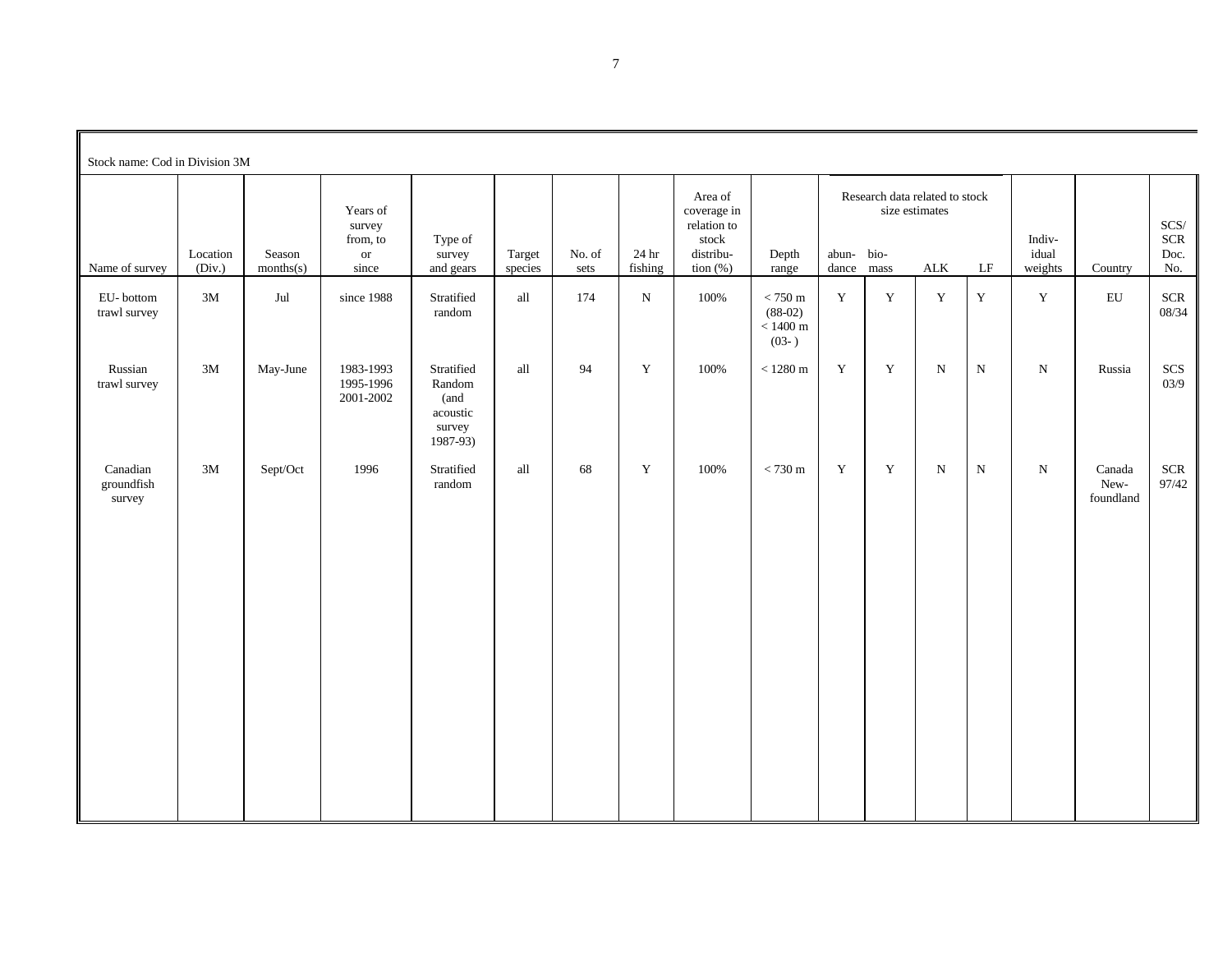| Stock name: Redfish in Division 3M |                    |                     |                                                      |                                                   |                          |                |                  |                                                                         |                  |                |                                                                           |             |             |                            |                        |                              |
|------------------------------------|--------------------|---------------------|------------------------------------------------------|---------------------------------------------------|--------------------------|----------------|------------------|-------------------------------------------------------------------------|------------------|----------------|---------------------------------------------------------------------------|-------------|-------------|----------------------------|------------------------|------------------------------|
| Name of survey                     | Location<br>(Div.) | Season<br>months(s) | Years of<br>survey<br>from, to<br><b>or</b><br>since | Type of<br>survey<br>and gears                    | Target<br>species        | No. of<br>sets | 24 hr<br>fishing | Area of<br>coverage in<br>relation to<br>stock distribu-<br>tion $(\%)$ | Depth<br>range   | abun-<br>dance | Research data related to stock<br>size estimates<br>bio-<br>$_{\rm mass}$ | ALK LF      |             | Indiv-<br>idual<br>weights | Country                | SCS/<br>$SCR$<br>Doc.<br>No. |
| EU Flemish Cap<br>Survey           | 3M                 | Summer<br>July      | 1988                                                 | Stratified<br>$\,$ random $\,$<br>bottom<br>trawl | Groundfish<br>and shirmp | 174            | ${\bf N}$        | 100%                                                                    | $127 -$<br>1400m | $\mathbf Y$    | $\mathbf Y$                                                               | $\mathbf Y$ | $\mathbf Y$ | $\mathbf Y$                | $\rm EU/ESP$<br>EU/PRT | 08/34                        |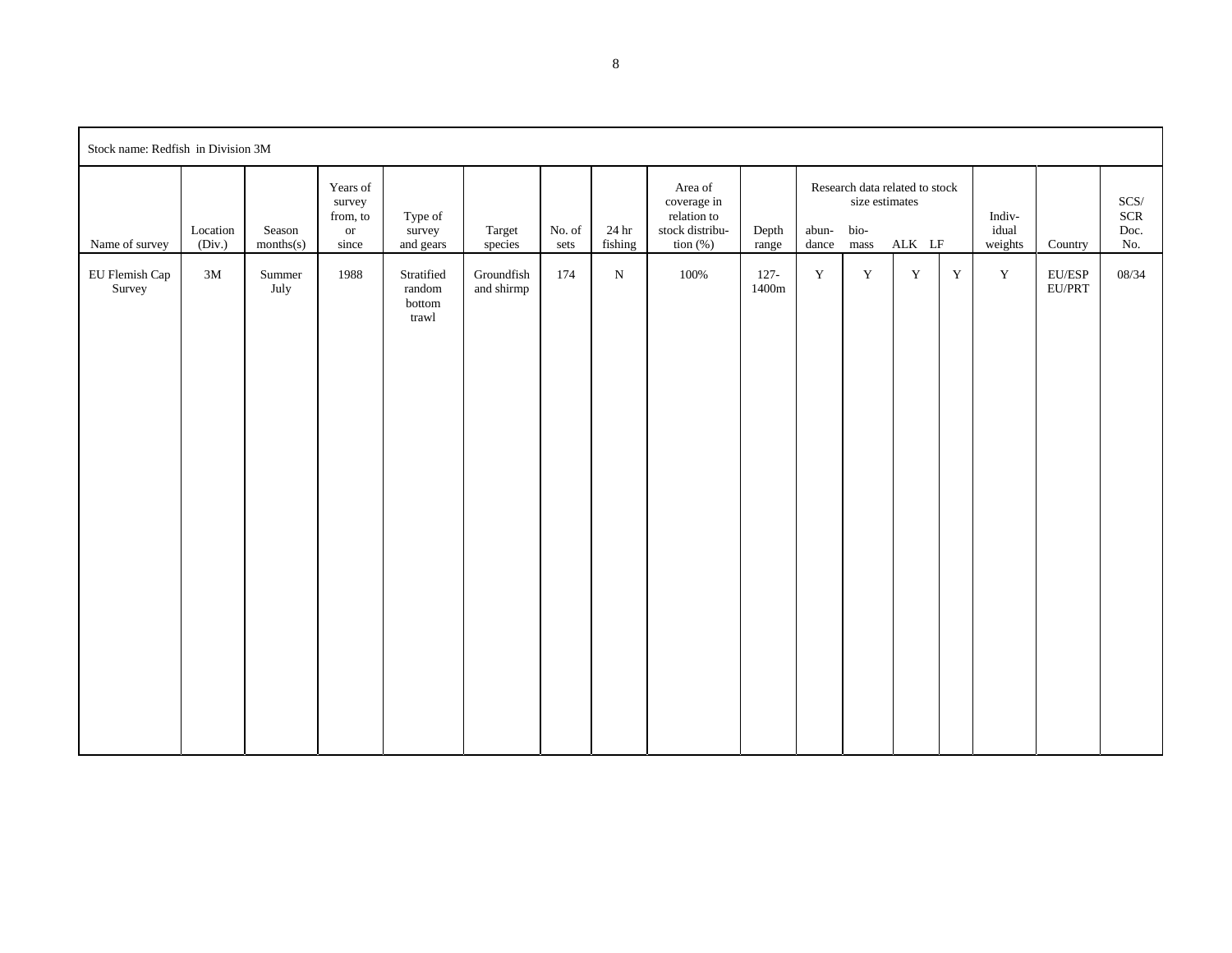| Stock name: American plaice in Division 3M |                    |                         |                             |                                   |                          |                |                  |                                                                            |                  |                |                                                |                          |             |                            |                                 |                              |
|--------------------------------------------|--------------------|-------------------------|-----------------------------|-----------------------------------|--------------------------|----------------|------------------|----------------------------------------------------------------------------|------------------|----------------|------------------------------------------------|--------------------------|-------------|----------------------------|---------------------------------|------------------------------|
| Name of survey                             | Location<br>(Div.) | Season<br>months(s)     | Years of<br>survey<br>since | Type of<br>survey<br>and gears    | Target<br>Species        | No. of<br>Sets | 24 hr<br>fishing | Area of<br>coverage in<br>relation to<br>stock<br>distribu-<br>tion $(\%)$ | Depth<br>range   | abun-<br>dance | Research data related to stock<br>bio-<br>mass | size estimates<br>ALK LF |             | Indiv-<br>idual<br>weights | Country                         | SCS/<br>$SCR$<br>Doc.<br>No. |
| $EU - bottom$<br>Trawl                     | 3M                 | Summer<br>$_{\rm{Jul}}$ | 1988                        | Stratified-random<br>bottom trawl | Groundfish<br>and shrimp | 174            | ${\bf N}$        | 100                                                                        | $127 -$<br>1400m | $\mathbf Y$    | $\mathbf Y$                                    | $\mathbf Y$              | $\mathbf Y$ | $\mathbf Y$                | EU-<br>Spain<br>EU-<br>Portugal | 08/34                        |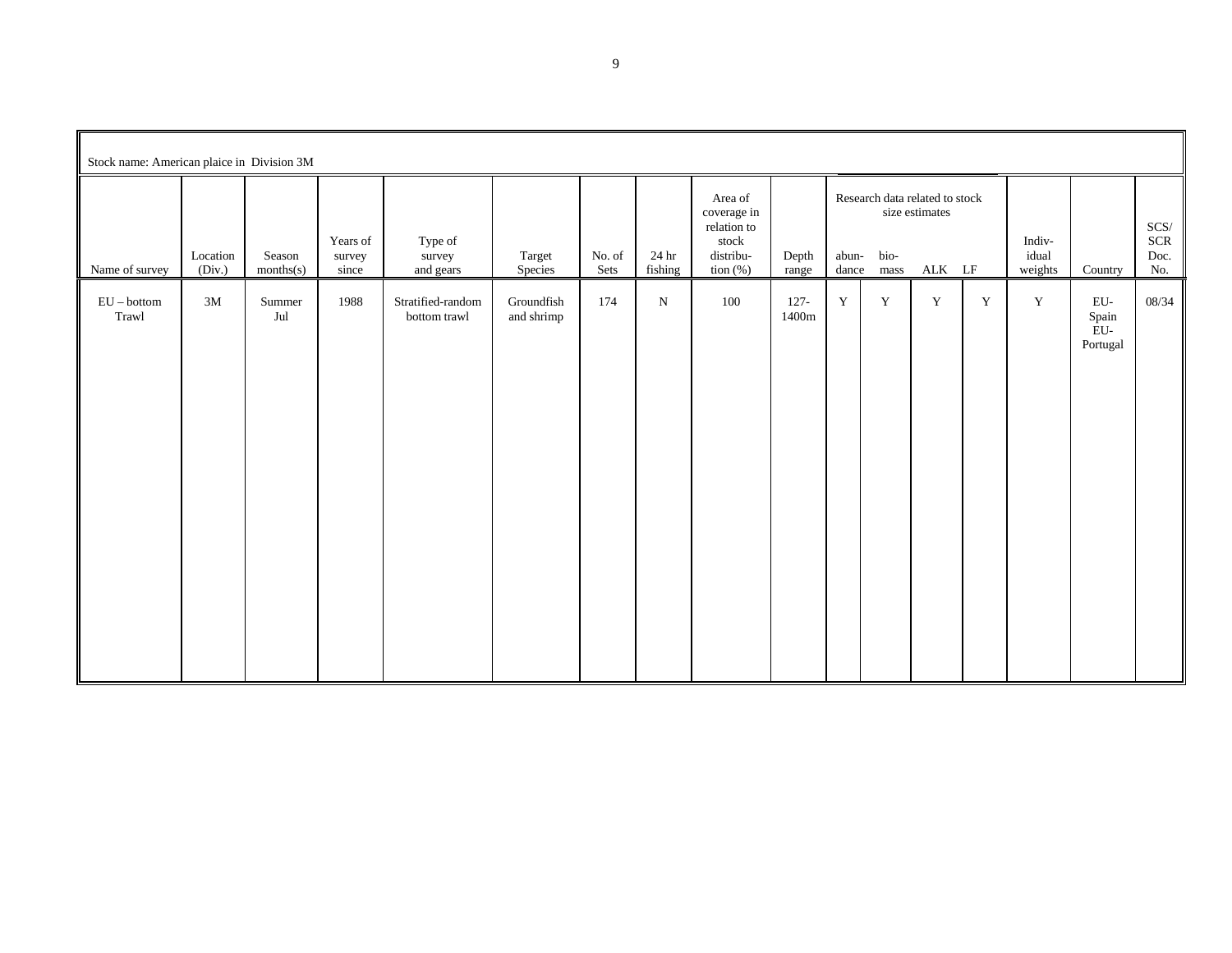| Stock name: Cod in Divisions 3NO |                    |                     |                                       |                                                 |                   |            |                  |                                       |                  |                |              |                                                  |   |                  |         |                           |
|----------------------------------|--------------------|---------------------|---------------------------------------|-------------------------------------------------|-------------------|------------|------------------|---------------------------------------|------------------|----------------|--------------|--------------------------------------------------|---|------------------|---------|---------------------------|
|                                  |                    |                     | Years of<br>survey<br>from, to        | Type of                                         |                   | No.        |                  | Area of<br>coverage in<br>relation to |                  |                |              | Research data related to stock<br>size estimates |   | Indiv-           |         | SCS/                      |
| Name of survey                   | Location<br>(Div.) | Season<br>months(s) | <b>or</b><br>since                    | survey<br>and gears                             | Target<br>species | of<br>sets | 24 hr<br>fishing | stock distribu-<br>tion $(\%)$        | Depth<br>range   | abun-<br>dance | bio-<br>mass | ALK LF                                           |   | idual<br>weights | Country | <b>SCR</b><br>Doc.<br>No. |
| Groundfish                       | 3NO                | Apr-Jun             | 1972-07<br>(except)<br>1983.<br>2006) | Stratified-<br>random<br><b>Bottom</b><br>trawl | Multi-<br>species | 164        | Y                | 100                                   | 45-719<br>m      | Y              | $\mathbf Y$  | Y                                                | Y | $\mathbf Y$      | Canada  | n/a                       |
| Juvenile flatfish                | 3NO                | Sep                 | 1989-94                               | Stratified-<br>random<br><b>Bottom</b><br>trawl | Groundfish        |            | Y                | 100                                   | 30-150           | Y              | Y            | Y                                                | Y | Y                | Canada  | <b>SCR</b><br>96/80       |
| Groundfish                       | 3NO                | Oct-Dec             | 1990-07                               | Stratified-<br>random<br><b>Bottom</b><br>trawl | Multi-<br>species | 198        | Y                | 100                                   | $42 -$<br>1445 m | Y              | Y            | Y                                                | Y | Y                | Canada  | n/a                       |
| EU-Spain                         | 3NO<br>Reg. Area   | Jun                 | 1995-07                               | Stratified-<br>random<br>Bottom<br>trawl        | Multi-<br>species | 110        | $\mathbf N$      | 20                                    | $45 -$<br>1480 m | Y              | Y            | $\mathbf N$                                      | Y | $\mathbf N$      | Spain   | <b>SCR</b><br>08/08       |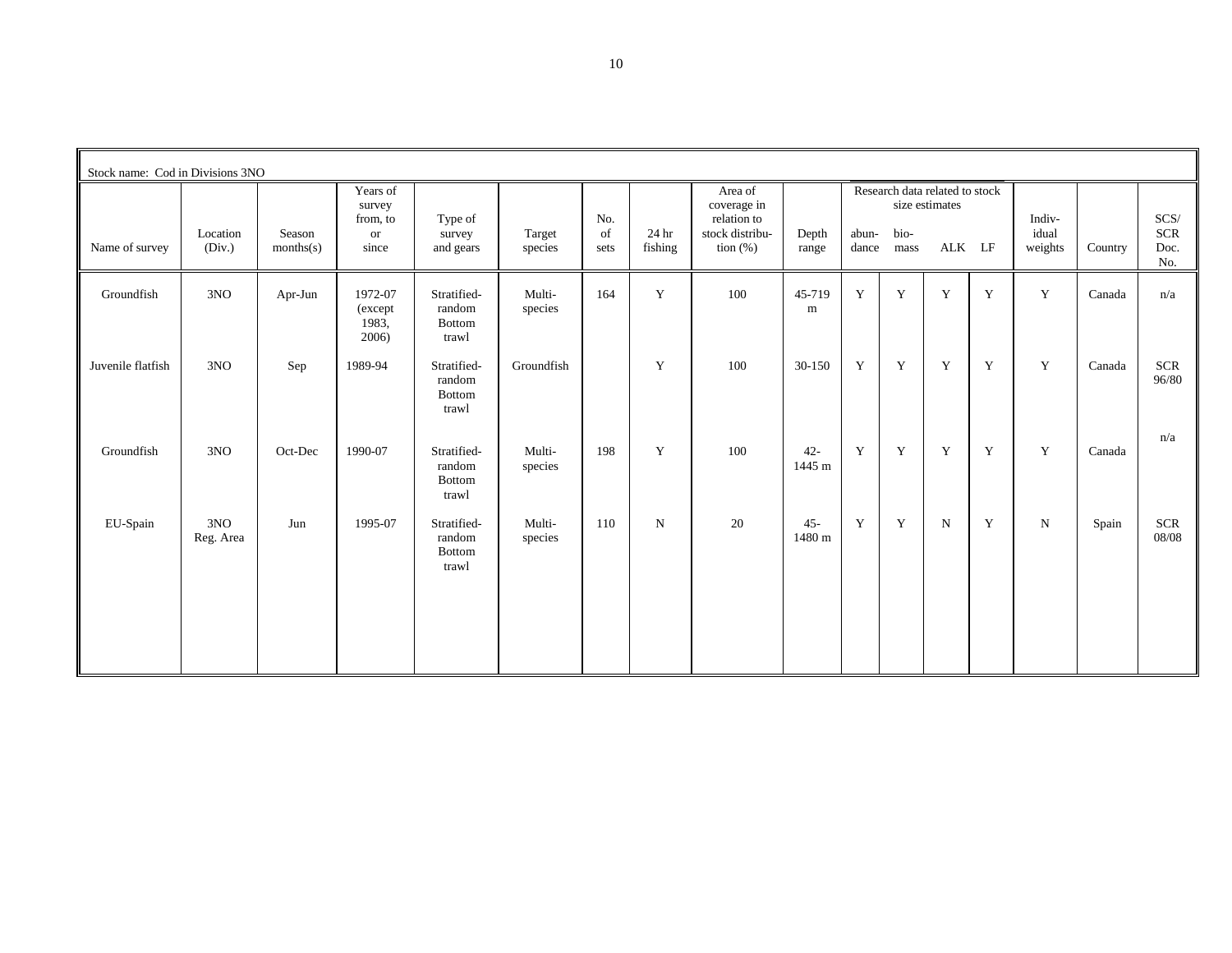| Stock name: Redfish in Divisions 3LN                       |                           |                       |                                                      |                                              |                             |                                       |                             |                                                                        |                                                |                     |        |                                                         |             |                            |                            |                                        |
|------------------------------------------------------------|---------------------------|-----------------------|------------------------------------------------------|----------------------------------------------|-----------------------------|---------------------------------------|-----------------------------|------------------------------------------------------------------------|------------------------------------------------|---------------------|--------|---------------------------------------------------------|-------------|----------------------------|----------------------------|----------------------------------------|
| Name of survey                                             | Location<br>(Div.)        | Season<br>months(s)   | Years of<br>survey<br>from, to<br><b>or</b><br>since | Type of<br>survey<br>and gears               | Target<br>species           | No. of<br>sets                        | 24 <sub>hr</sub><br>fishing | Area of<br>coverage in<br>relation to<br>stock distri<br>-bution $(%)$ | Depth<br>range                                 | abun- bio-<br>dance | mass   | Research data related to stock<br>size estimates<br>ALK | LF          | Indiv-<br>idual<br>weights | Country                    | SCS/<br><b>SCR</b><br>Doc.<br>No.      |
| <b>USSR</b><br>groundfish                                  | 3L, 3N                    | Apr-Jul<br>(mostly)   | 1972-82                                              | <b>Fixed station</b><br>Bottom trawl         | Multi-species<br>Groundfish | 50-60 per<br>Div.                     | Y                           | Unknown                                                                | 1972-76:<br>to<br>367m<br>1977-82:<br>to 732 m | Y<br>Y              | Y<br>Y | Y<br>Y                                                  | Y<br>Y      | Some-<br>times             | <b>USSR</b><br><b>USSR</b> | 86/66                                  |
| USSR ground-<br>fish                                       | 3L, 3N                    | Apr-Jun<br>(mostly)   | 1983-91.<br>1993,<br>1994                            | Stratified-<br>random<br>Bottom trawl        | Multi-species               | approx.<br>$48 - 3L$                  | Y                           | Unknown                                                                | to 732 m                                       | Y                   | Y      | Y                                                       | Y           | Some-<br>times             | <b>USSR</b>                | 86/66                                  |
|                                                            |                           |                       |                                                      |                                              | Groundfish                  | approx.<br>$42 - 3N$                  | Y                           | Unknown                                                                | to 732 m                                       | Y                   | Y      | Y                                                       | Y           |                            | <b>USSR</b>                |                                        |
| <b>USSR</b> acoustic                                       | 3LN                       | Apr-Jun               | 1987-91,<br>1993                                     | Acoustic                                     | Multi-species               | unknown<br>midwater<br>sampl.         | Y                           | Unknown                                                                | to 732 m                                       | Y                   | Y      |                                                         |             | Some-<br>times             | <b>USSR</b>                | 88/24                                  |
| Canadian<br>groundfish<br>(covering deep-<br>water strata) | 3L                        | various               | 1978-86                                              | Stratified-<br>random<br><b>Bottom Trawl</b> | Multi-species<br>Groundfish | min. of<br>$40$ in<br>depths<br>>183m | Y                           | Unknown                                                                | to 732 m                                       | Y                   | Y      | Y                                                       | Y           | Some-<br>times             | Canada                     | <b>NAFO</b><br><b>Studies</b><br>No. 2 |
| Canada redfish                                             | 3L                        | Jan                   | 1990                                                 | Stratified-<br>random<br>Bottom trawl        | Redfish                     | 55                                    | Y                           | Unknown                                                                | 183-732<br>m                                   | Y                   | Y      | Y                                                       | Y           | N                          | Canada                     | <b>NAFO</b><br><b>Studies</b><br>No. 2 |
| Canada ground-<br>fish                                     | 3LN                       | Apr-Jun               | 1990-93                                              | Stratified-<br>random<br>Bottom trawl        | Multi-species<br>Groundfish | $90$ in<br>redfish<br>depths          | Y                           | Unknown                                                                | to 732 m                                       | Y                   | Y      | Y                                                       | Y           | Y                          | Canada                     | <b>NAFO</b><br><b>Studies</b><br>No. 2 |
| Canada redfish                                             | 3L, 3N<br>(since<br>1990) | Aug                   | 1990-91.<br>1993                                     | Stratified-<br>random<br>Bottom trawl        | Redfish                     | 59-3L<br>$47-3N$                      | Y                           | Unknown                                                                | 183-732<br>m                                   | Y                   | Y      | Y                                                       | Y           | Y                          | Canada                     | <b>NAFO</b><br><b>Studies</b><br>No. 2 |
| Canadian<br>Groundfish<br>(Autumn)                         | 3LN                       | Autumn<br>$(Oct-Dec)$ | 1991-07                                              | Stratified-<br>random<br>Bottom trawl        | Multi-species<br>Groundfish | 168 in 3L<br>94in 3N                  | Y                           | Unknown                                                                | 61-1401<br>in 3L<br>$46 - 650$ in<br>3N        | Y                   | Y      | $\mathbf N$                                             | Y           | Y                          | Canada                     | 08/32<br>and<br>pers. com.             |
| Canadian<br>Groundfish<br>(Spring)                         | 3LN                       | Spring<br>(May-Jun)   | 1991-07                                              | Stratified-<br>random<br>Bottom trawl        | Multi-species<br>Groundfish | 137 in 3L<br>79 in 3N                 | Y                           | Unknown                                                                | 60-701 in<br>3L<br>46-77 in<br>3N              | Y                   | Y      | N                                                       | $\mathbf Y$ | Y                          | Canada                     | 08/32<br>and<br>pers. com.             |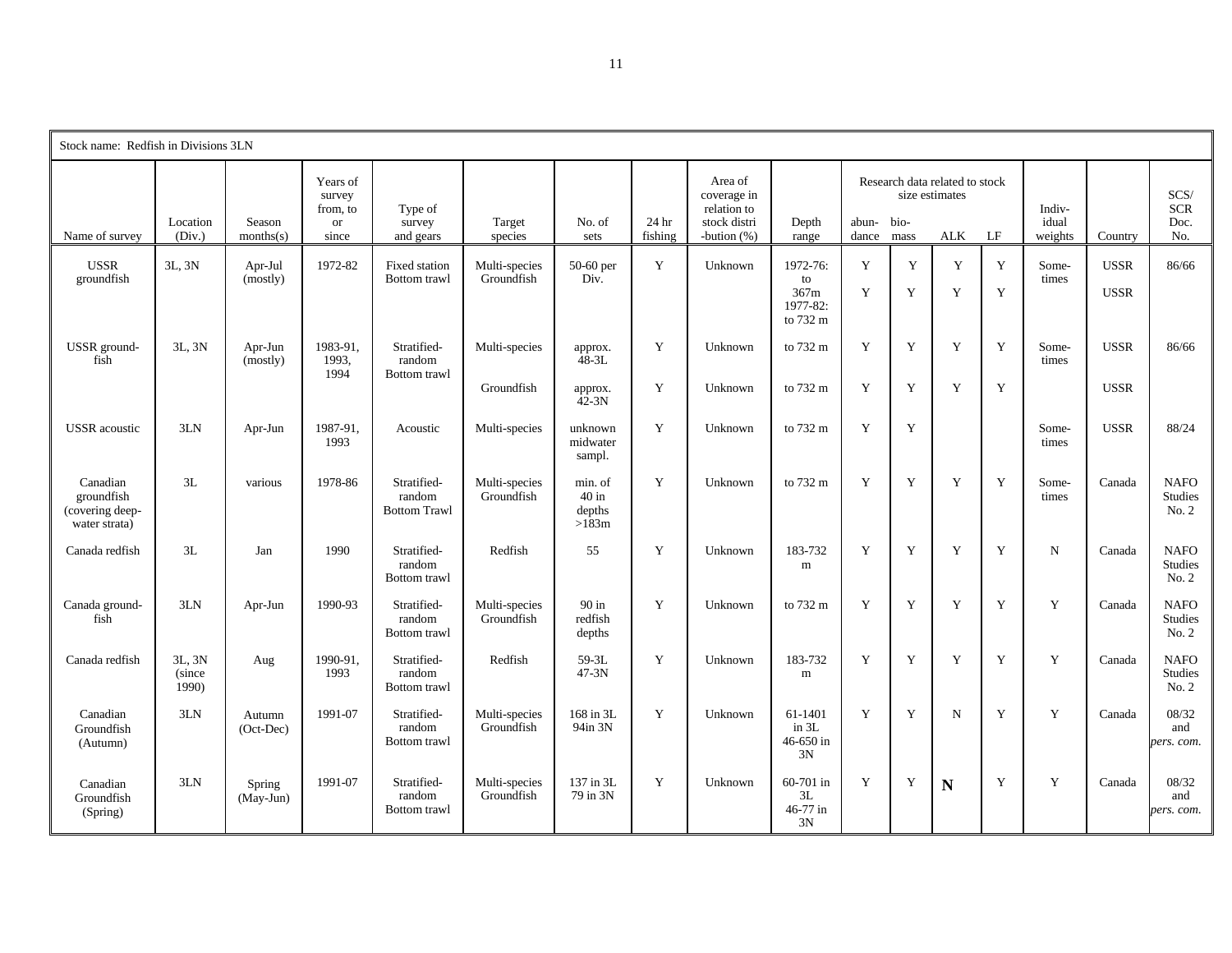| Stock name: American plaice in Divisions 3LNO |                                     |                                     |                                                      |                                                               |                                                    |                            |                  |                                                                            |                |                |                         |                                         |             |                            |         |                              |
|-----------------------------------------------|-------------------------------------|-------------------------------------|------------------------------------------------------|---------------------------------------------------------------|----------------------------------------------------|----------------------------|------------------|----------------------------------------------------------------------------|----------------|----------------|-------------------------|-----------------------------------------|-------------|----------------------------|---------|------------------------------|
| Name of survey                                | Location<br>(Div.)                  | Season<br>Monthly(s)                | Years of<br>Survey<br>from, to<br><b>or</b><br>since | Type of<br>survey<br>and gears                                | Target<br>Species                                  | No. of<br>sets             | 24 hr<br>fishing | Area of<br>coverage in<br>relation to<br>stock<br>distribu-<br>tion $(\%)$ | Depth<br>Range | abun-<br>dance | stock estimates<br>bio- | Research data related to<br>mass ALK LF |             | Indiv-<br>idual<br>weights | Country | SCS/<br>$SCR$<br>Doc.<br>No. |
| Canadian spring                               | 3LNO                                | Apr-Jun                             | 1971-<br>2007                                        | Stratified<br>random<br>Campelen                              | Multispecies                                       | 295*                       | $\mathbf Y$      | 95                                                                         | to<br>719 m    | $\mathbf Y$    | $\mathbf Y$             | ${\bf N}$                               | $\mathbf Y$ | $\mathbf Y$                | Canada  | $SCR$<br>07/56               |
| Canadian autumn                               | 3LNO                                | Sep-Dec                             | 1990-<br>2007                                        | Stratified<br>random<br>Campelen                              | Multispecies                                       | 168-3L<br>94-3N<br>99-30   | Y                | 100                                                                        | to 1424 m      | Y              | Y                       | Y                                       | Y           | Y                          | Canada  | <b>SCR</b><br>07/56          |
| EU-Spain                                      | 3NO<br>Reg. Area                    | Apr-Jun                             | 1995-<br>2007                                        | Stratified<br>random<br>Campelen                              | Groundfish                                         | 110                        | N                | <sup>11</sup>                                                              | to<br>1374 m   | $\mathbf Y$    | $\mathbf Y$             | ${\bf N}$                               | $\mathbf Y$ | ${\bf N}$                  | Spain   | $SCR$<br>$08/7$              |
| Canadian DFO-<br>Industry<br>Co-operative     | 3NO<br>expanded<br>to 3L in<br>2000 | July-Aug<br>Quarterly<br>in 1997-98 | 1996-<br>2004                                        | Grid survey<br>with<br>commercial<br>Engel trawl<br>(unlined) | Yellowtail<br>(by-catches<br>of cod, A.<br>plaice) | $61$ (July)<br>80<br>(Aug) | Y                | 22                                                                         | 45-90 m        | ${\bf N}$      | $\mathbf N$             | ${\bf N}$                               | $\mathbf N$ | $\mathbf N$                | Canada  | $SCR$<br>05/9                |

\* of 3LNO only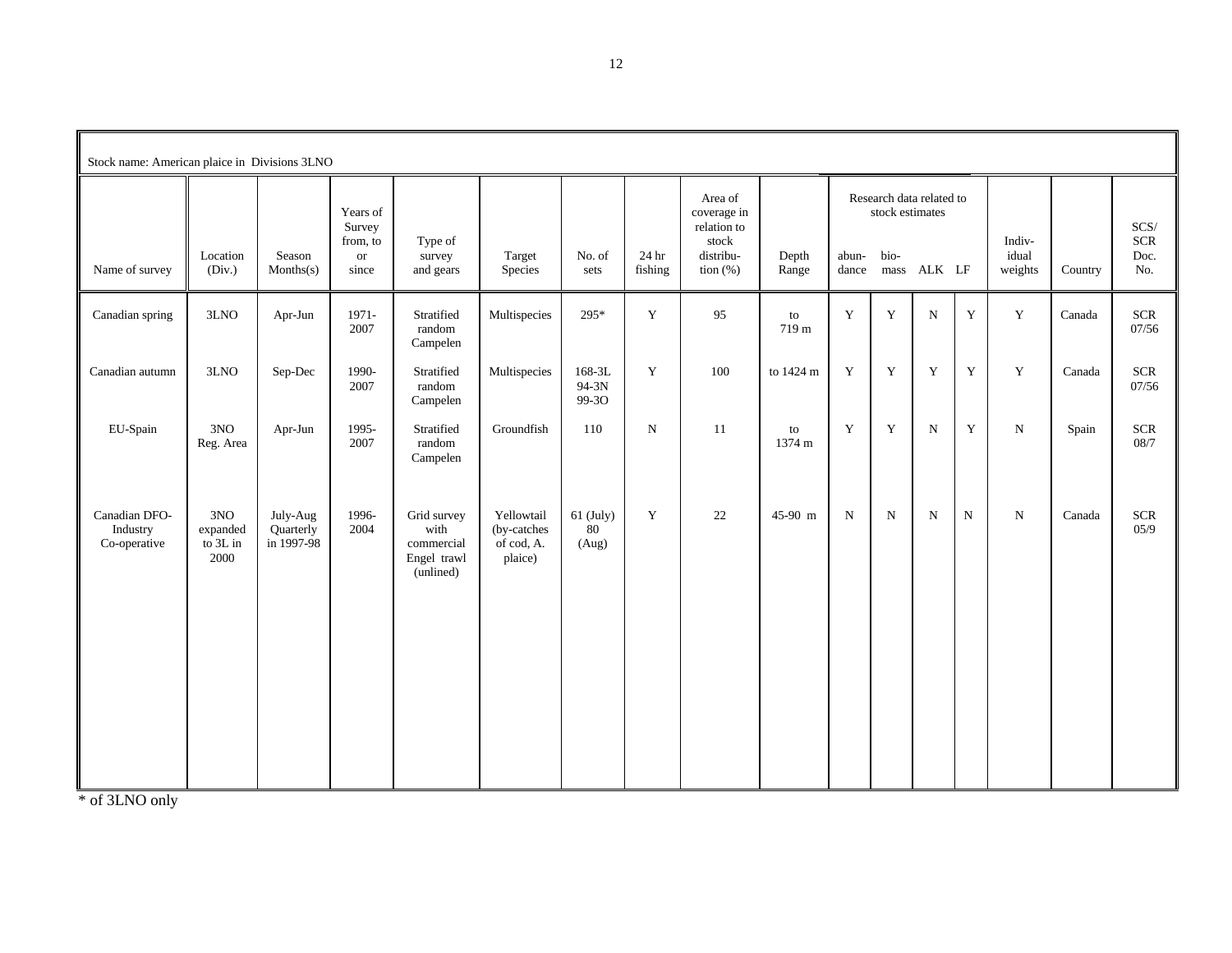| Stock name: Yellowtail flounder in Divisions 3L, 3N and 3O |                                |                       |                                                      |                                         |                             |                          |                  |                                                                             |                  |                |                                                                  |             |   |                            |         |                              |
|------------------------------------------------------------|--------------------------------|-----------------------|------------------------------------------------------|-----------------------------------------|-----------------------------|--------------------------|------------------|-----------------------------------------------------------------------------|------------------|----------------|------------------------------------------------------------------|-------------|---|----------------------------|---------|------------------------------|
| Name of<br>survey                                          | Location<br>(Div.)             | Season<br>months(s)   | Years of<br>survey<br>from, to<br><b>or</b><br>since | Type of<br>survey<br>and gears          | Target<br>Species           | No. of<br>Sets<br>(2005) | 24 hr<br>fishing | Area of<br>coverage in<br>relation to<br>stock<br>distribu-<br>tion $(\% )$ | Depth<br>range   | abun-<br>dance | Research data related to stock<br>size estimates<br>bio-<br>mass | ALK LF      |   | Indiv-<br>idual<br>weights | Country | SCS/<br>$SCR$<br>Doc.<br>No. |
| Canadian<br>Groundfish<br>(Spring)                         | Div. 3LNO                      | Spring<br>$(Apr-Jun)$ | 1971-<br>2007                                        | Stratified<br>random-<br>bottom trawl   | Groundfish<br>$&$ shellfish | 295                      | Y                | 100                                                                         | $44$ to<br>719m  | Y              | Y                                                                | ${\bf N}$   | Y | Y                          | Canada  | 08/44                        |
| Canadian<br>Groundfish<br>(Autumn)                         | Div. 3LN0                      | Autumn<br>(Oct-Dec)   | 1990-<br>2007                                        | Stratified-<br>random-<br>bottom trawl  | Groundfish<br>& shellfish   | 361                      | Y                | 100                                                                         | 48to<br>1424m    | Y              | Y                                                                | $\mathbf N$ | Y | $\mathbf Y$                | Canada  | 06/44                        |
| Spanish<br>Groundfish<br>(Spring)                          | Div. 3NO<br>Regulatory<br>Area | Spring<br>$(Apr-May)$ | 1995-<br>2007                                        | Stratified-<br>random -<br>bottom trawl | Groundfish<br>& shellfish   | 110                      | $\mathbf N$      | unknown                                                                     | $45$ to<br>1374m | Y              | Y                                                                | $\mathbf N$ | N | $\mathbf N$                | Spain   | 08/008                       |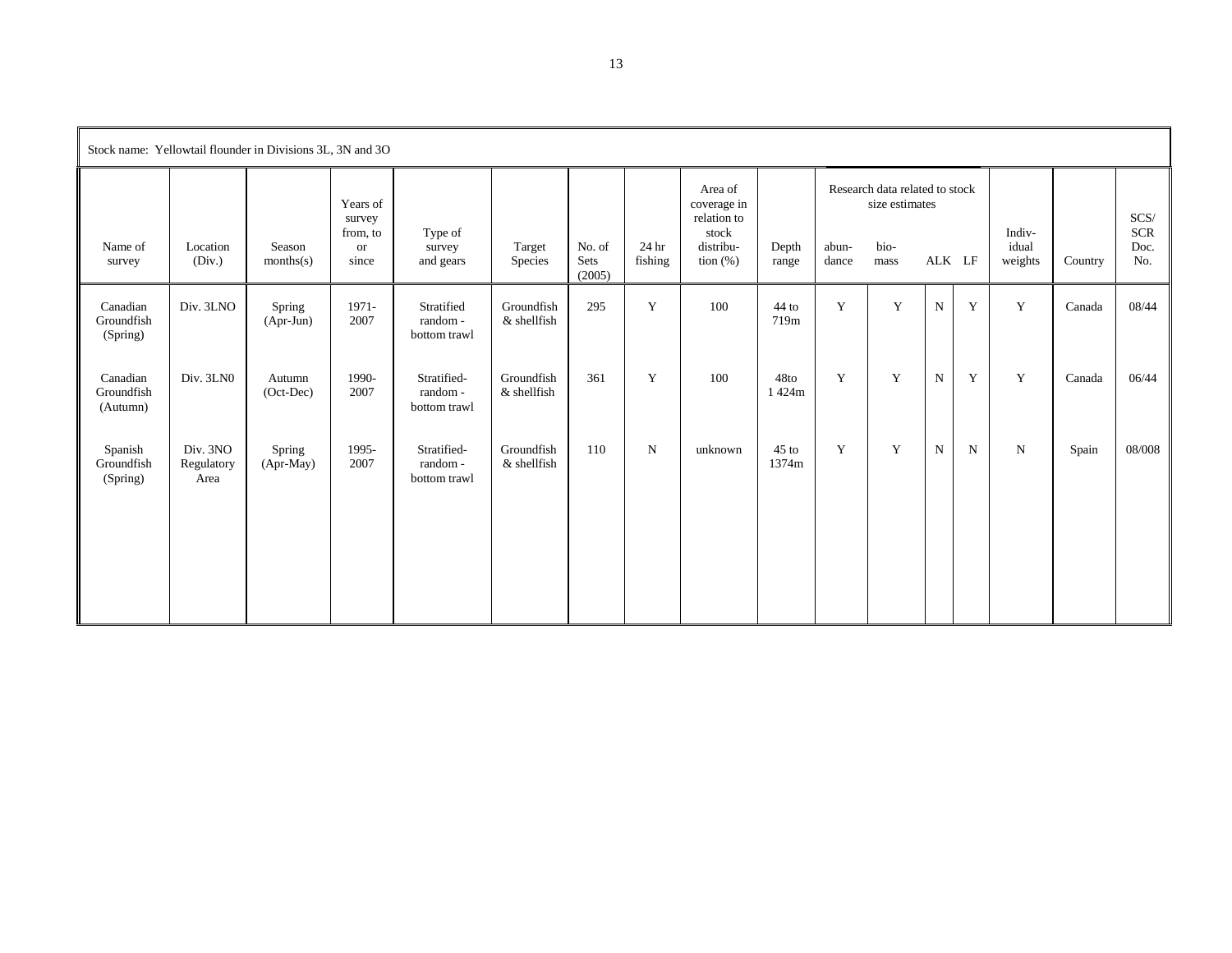| Stock name: Witch flounder in Divisions 3N and 3O |                                |                       |                                                    |                                        |                   |                              |                  |                                                                            |                  |                |                                |                                          |             |                            |         |                                   |
|---------------------------------------------------|--------------------------------|-----------------------|----------------------------------------------------|----------------------------------------|-------------------|------------------------------|------------------|----------------------------------------------------------------------------|------------------|----------------|--------------------------------|------------------------------------------|-------------|----------------------------|---------|-----------------------------------|
| Name of survey                                    | Location<br>(Div.)             | Season<br>months(s)   | Years of<br>survey<br>from, to<br>$\,$ or<br>since | Type of<br>survey<br>and gears         | Target<br>Species | No. of<br>sets               | 24 hr<br>fishing | Area of<br>coverage in<br>relation to<br>stock<br>distribu-<br>tion $(\%)$ | Depth<br>range   | abun-<br>dance | size estimates<br>bio-<br>mass | Research data related to stock<br>ALK LF |             | Indiv-<br>idual<br>weights | Country | SCS/<br><b>SCR</b><br>Doc.<br>No. |
| Canadian<br>Groundfish<br>(Spring)                | Div. 3LNO                      | Spring<br>$(Apr-Jun)$ | 1971-07                                            | Stratified<br>Random -<br>Bottom trawl | Multispecies      | 295                          | $\mathbf Y$      | 90                                                                         | 44 to<br>719m    | $\mathbf Y$    | $\mathbf Y$                    | Prev-<br>ious<br>to<br>1994              | Y           | $\mathbf Y$                | Canada  | 08/39                             |
| Canadian<br>Groundfish<br>(Autumn)                | Div. 3LN0                      | Autumn<br>(Oct-Dec)   | 1990-07                                            | Stratified-<br>Random-<br>Bottom trawl | Multispecies      | $168 - 3L$<br>94-3N<br>99-30 | Y                | 100                                                                        | 48 to<br>1424m   | Y              | Y                              | $\mathbf{H}$                             | Y           | Y                          | Canada  | 08/39                             |
| Spanish<br>Groundfish<br>(Spring)                 | Div. 3NO<br>Regulatory<br>Area | Spring<br>(Apr-May)   | 1995-<br>2007                                      | Stratified-<br>Random-<br>Bottom trawl | Groundfish        | 110                          | $\mathbf N$      | unknown                                                                    | $45$ to<br>1374m | Y              | Y                              | $\mathbf N$                              | $\mathbf N$ | ${\rm N}$                  | Spain   | 00/46                             |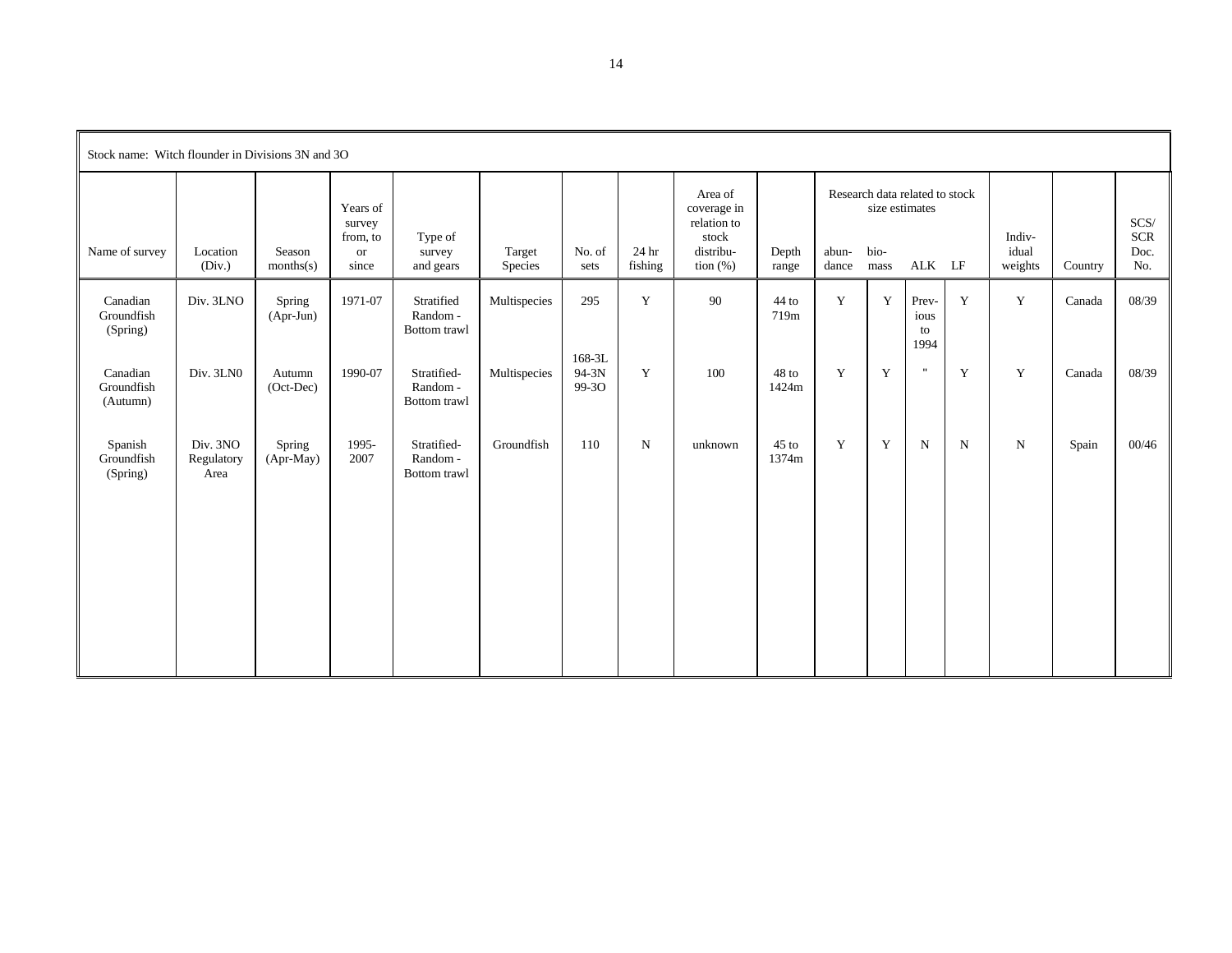| Stock name:                             | Capelin 3NO        |                      |                                        |                                            |                    |                |                  |                                                     |                |                        |                                                      |              |             |                            |         |                                |
|-----------------------------------------|--------------------|----------------------|----------------------------------------|--------------------------------------------|--------------------|----------------|------------------|-----------------------------------------------------|----------------|------------------------|------------------------------------------------------|--------------|-------------|----------------------------|---------|--------------------------------|
|                                         |                    |                      | Years<br>of                            |                                            |                    |                |                  | Area of<br>coverage                                 |                |                        | Research data related to stock size<br>$estimates\,$ |              |             |                            |         |                                |
| Name of survey                          | Location<br>(Div.) | Season<br>Monthly(s) | Survey<br>from, to<br>$\,$ or<br>since | Type of<br>survey and<br>gears             | Target<br>Species  | No. of<br>sets | 24 hr<br>fishing | in relation<br>to stock<br>distribu-<br>tion $(\%)$ | Depth<br>range | Abun-<br>dance<br>x109 | bio-<br>mass<br>x103 t                               | $\mbox{ALK}$ | $\rm LF$    | Indiv-<br>idual<br>weights | Country | $SCS/$<br>$SCR$<br>Doc.<br>No. |
| Multi-species<br>bottom trawl<br>survey | $3NO$              | $\sqrt{6}$           | 1977-<br>2006                          | Stratified-<br>random,<br>Campelen<br>1800 | Demersal<br>fishes | 54             | $+$              | 50                                                  | $45 -$<br>105m | $\rm 0.8$              | 9.6                                                  | $\mathbf N$  | $\mathbf Y$ | $\mathbf Y$                | CAN     | $SCR$<br>07/12                 |
|                                         |                    |                      |                                        |                                            |                    |                |                  |                                                     |                |                        |                                                      |              |             |                            |         |                                |
|                                         |                    |                      |                                        |                                            |                    |                |                  |                                                     |                |                        |                                                      |              |             |                            |         |                                |
|                                         |                    |                      |                                        |                                            |                    |                |                  |                                                     |                |                        |                                                      |              |             |                            |         |                                |
|                                         |                    |                      |                                        |                                            |                    |                |                  |                                                     |                |                        |                                                      |              |             |                            |         |                                |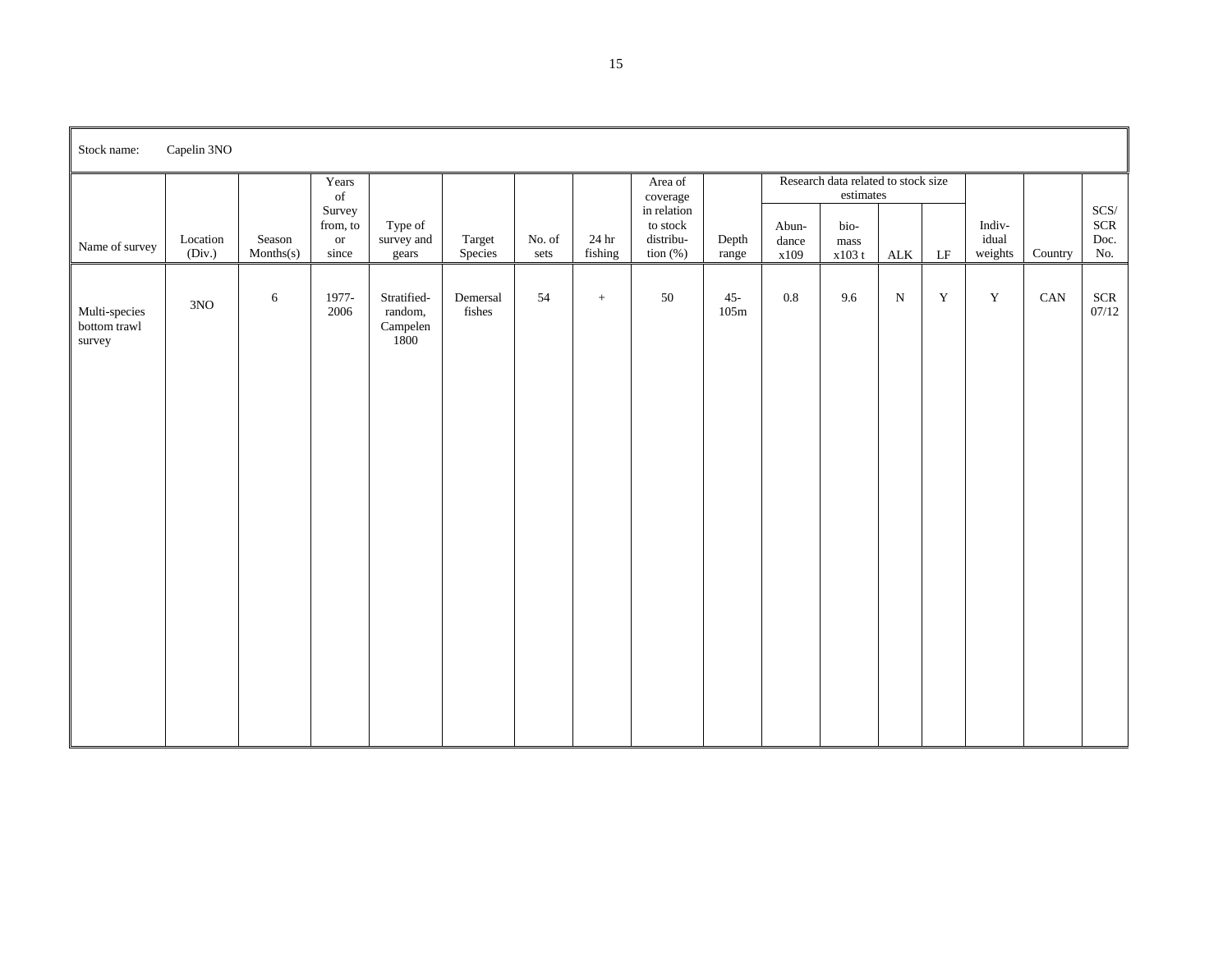| Stock name: Redfish in Divisions 3O |                    |                     |                                                          |                                          |                                 |                               |                  |                                                                         |                |                          |   |                                                         |    |                            |         |                                   |
|-------------------------------------|--------------------|---------------------|----------------------------------------------------------|------------------------------------------|---------------------------------|-------------------------------|------------------|-------------------------------------------------------------------------|----------------|--------------------------|---|---------------------------------------------------------|----|----------------------------|---------|-----------------------------------|
| Name of survey                      | Location<br>(Div.) | Season<br>months(s) | Years of<br>survey<br>from, to<br><sub>or</sub><br>since | Type of<br>survey<br>and gears           | Target<br>species               | No. of<br>sets                | 24 hr<br>fishing | Area of<br>coverage in<br>relation to<br>stock distri<br>-bution $(\%)$ | Depth<br>range | abun- bio-<br>dance mass |   | Research data related to stock<br>size estimates<br>ALK | LF | Indiv-<br>idual<br>weights | Country | SCS/<br><b>SCR</b><br>Doc.<br>No. |
| USSR ground-<br>fish                | 30                 | Apr-Jun<br>(mostly) | 1983-91,<br>1993,<br>1994                                | Stratified-<br>random<br>Bottom<br>trawl | Multi-<br>species<br>Groundfish | 75-100                        | Y                | Unknown                                                                 | to 732 m       | Y                        | Y | Y                                                       | Y  | Some-<br>times             | Russia  | 86/66                             |
| Groundfish                          | 3O                 | Apr-Jun             | 1971-07<br>(except<br>2006)                              | Stratified-<br>random<br>Bottom<br>trawl | Multi-<br>species               | 30-36 in<br>redfish<br>depths | Y                | Unknown                                                                 | to 367m        | Y                        | Y | Y                                                       | Y  | $\mathbf N$                | Canada  | n/a                               |
| Groundfish                          | 30                 | Oct-Dec<br>series   | 1991-07                                                  | Stratified-<br>random<br>Bottom<br>trawl | Multi-<br>species               | 30-36 in<br>redfish<br>depths | Y                | Unknown                                                                 | 93-1410<br>m   | Y                        | Y | Y                                                       | Y  | Some<br>Surveys            | Canada  | n/a                               |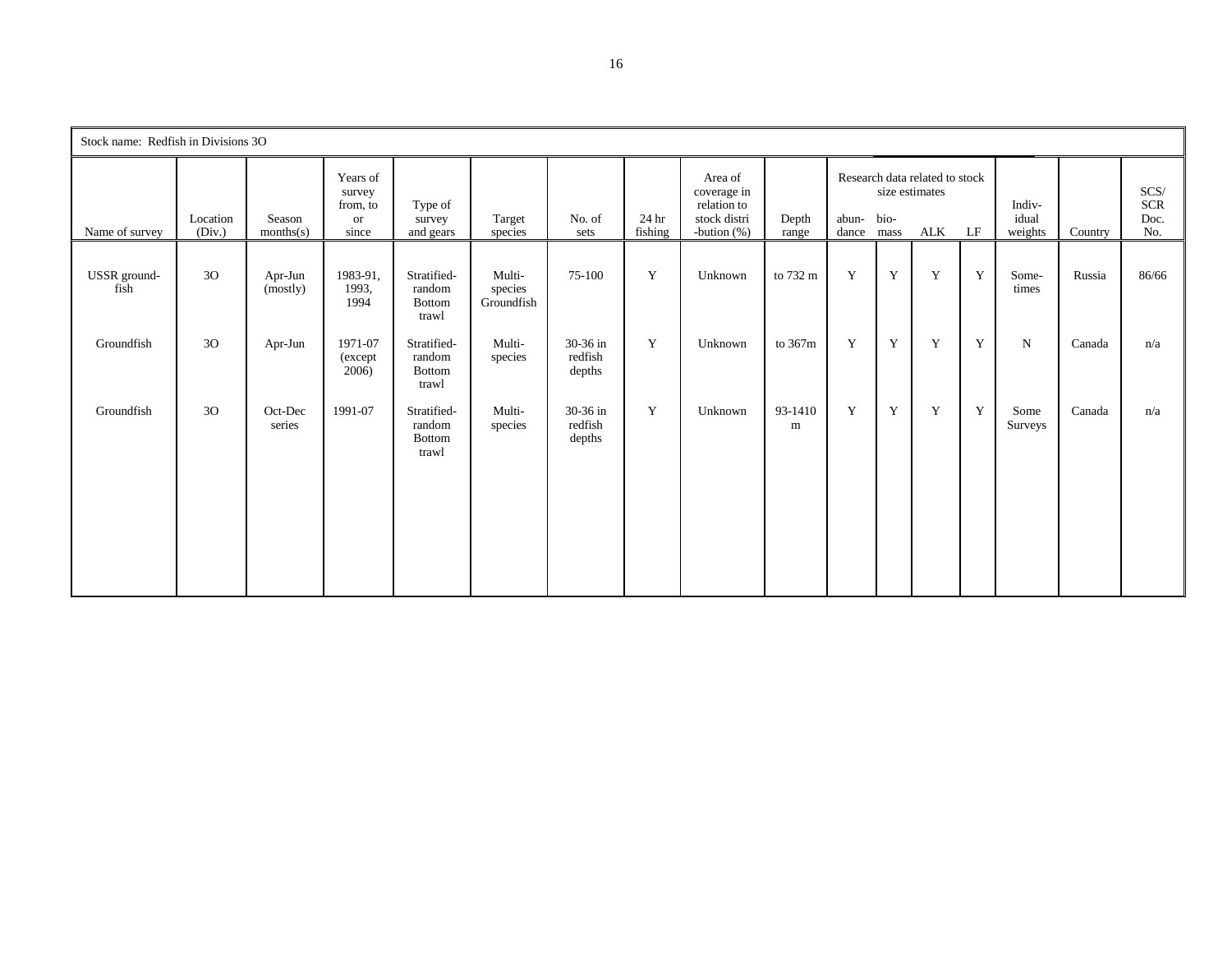|                                    |                                | Stock name: Thorny skate in Divisions 3L, 3N, 3O, and 3Ps |                                                      |                                        |                           |                          |                  |                                                                            |                  |                |                                                                  |             |             |                            |         |                                   |
|------------------------------------|--------------------------------|-----------------------------------------------------------|------------------------------------------------------|----------------------------------------|---------------------------|--------------------------|------------------|----------------------------------------------------------------------------|------------------|----------------|------------------------------------------------------------------|-------------|-------------|----------------------------|---------|-----------------------------------|
| Name of<br>survey                  | Location<br>(Div.)             | Season<br>months(s)                                       | Years of<br>survey<br>from, to<br><b>or</b><br>since | Type of<br>survey<br>and gears         | Target<br>Species         | No. of<br>Sets<br>(2007) | 24 hr<br>fishing | Area of<br>coverage in<br>relation to<br>stock<br>distribu-<br>tion $(\%)$ | Depth<br>range   | abun-<br>dance | Research data related to stock<br>size estimates<br>bio-<br>mass | ALK LF      |             | Indiv-<br>idual<br>weights | Country | SCS/<br><b>SCR</b><br>Doc.<br>No. |
| Canadian<br>Groundfish<br>(Spring) | Div.<br>3LNOPs                 | Spring<br>(Apr-Jul)                                       | 1971-<br>2007                                        | Stratified<br>random-<br>bottom trawl  | Groundfish<br>& shellfish | 355                      | Y                | 100                                                                        | 44 to<br>719m    | Y              | $\mathbf Y$                                                      | ${\bf N}$   | Y           | $\mathbf Y$                | Canada  | <b>SCR</b><br>08/43               |
| Canadian<br>Groundfish<br>(Autumn) | Div. 3LN0                      | Autumn<br>(Oct-Dec)                                       | 1990-<br>2007<br>(some<br>sets in<br>2006)           | Stratified-<br>random-<br>bottom trawl | Groundfish<br>& shellfish | 361                      | Y                | 100                                                                        | 48 to<br>1 424m  | Y              | $\mathbf Y$                                                      | $\mathbf N$ | Y           | $\mathbf Y$                | Canada  | <b>SCR</b><br>08/43               |
| Spanish<br>Groundfish<br>(Spring)  | Div. 3NO<br>Regulatory<br>Area | Spring<br>(May-June)                                      | $2001 -$<br>2007                                     | Stratified-<br>random-<br>bottom trawl | Groundfish<br>& shellfish | 111                      | ${\bf N}$        | unknown                                                                    | 44 to<br>1450m   | $\mathbf Y$    | $\mathbf Y$                                                      | ${\bf N}$   | $\mathbf Y$ | ${\bf N}$                  | Spain   | $SCS$<br>08/07                    |
| Spanish<br>Groundfish              | Div. 3L<br>Regulatory<br>Area  | Summer<br>$(July-$<br>August)                             | 2003-<br>2007                                        | Stratified-<br>random-<br>bottom trawl | Groundfish<br>& shellfish | 94                       | ${\bf N}$        | unknown                                                                    | $44$ to<br>1463m | Y              | $\mathbf Y$                                                      | ${\bf N}$   | $\mathbf Y$ | $\mathbf N$                | Spain   | SCS<br>08/07                      |

17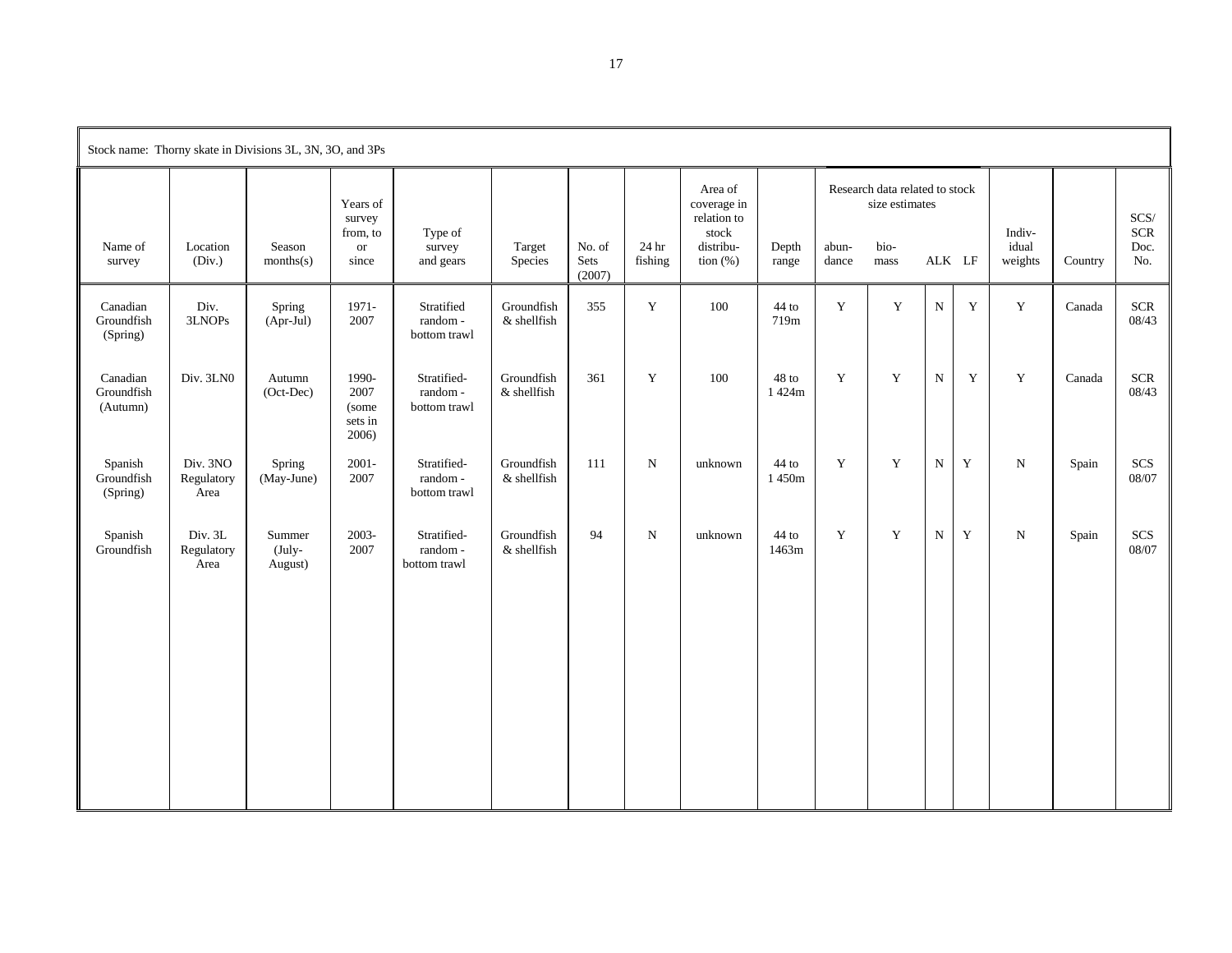|                                    |                                | Stock name: White hake in Divisions 3N, 3O, and 3Ps |                                                    |                                        |                              |                          |                  |                                                                            |                |                |                                                                  |             |             |                            |         |                                   |
|------------------------------------|--------------------------------|-----------------------------------------------------|----------------------------------------------------|----------------------------------------|------------------------------|--------------------------|------------------|----------------------------------------------------------------------------|----------------|----------------|------------------------------------------------------------------|-------------|-------------|----------------------------|---------|-----------------------------------|
| Name of<br>survey                  | Location<br>(Div.)             | Season<br>months(s)                                 | Years of<br>survey<br>from, to<br>$\,$ or<br>since | Type of<br>survey<br>and gears         | Target<br>Species            | No. of<br>Sets<br>(2007) | 24 hr<br>fishing | Area of<br>coverage in<br>relation to<br>stock<br>distribu-<br>tion $(\%)$ | Depth<br>range | abun-<br>dance | Research data related to stock<br>size estimates<br>bio-<br>mass | ALK LF      |             | Indiv-<br>idual<br>weights | Country | SCS/<br><b>SCR</b><br>Doc.<br>No. |
| Canadian<br>Groundfish<br>(Spring) | Div.3NOPs                      | Spring<br>$(Apr-Jun)$                               | 1971-<br>2007                                      | Stratified<br>random-<br>bottom trawl  | Groundfish<br>& shellfish    | 218                      | $\mathbf Y$      | 100                                                                        | 44 to<br>719m  | $\mathbf Y$    | $\mathbf Y$                                                      | ${\bf N}$   | $\mathbf Y$ | $\mathbf Y$                | Canada  | SCS<br>08/12                      |
| Canadian<br>Groundfish<br>(Autumn) | Div. 3NO                       | Autumn<br>(Oct-Dec)                                 | 1990-<br>2007<br>(some<br>sets in<br>2006)         | Stratified-<br>random-<br>bottom trawl | Groundfish<br>$\&$ shellfish | 193                      | Y                | 100                                                                        | 48 to<br>1419m | Y              | $\mathbf Y$                                                      | $\mathbf N$ | Y           | $\mathbf Y$                | Canada  | $SCS$<br>08/12                    |
| Spanish<br>Groundfish<br>(Spring)  | Div. 3NO<br>Regulatory<br>Area | Spring<br>(May-June)                                | $2001 -$<br>2007                                   | Stratified-<br>random-<br>bottom trawl | Groundfish<br>& shellfish    | 111                      | ${\bf N}$        | unknown                                                                    | 44 to<br>1450m | $\mathbf Y$    | $\mathbf Y$                                                      | ${\bf N}$   | $\mathbf Y$ | $\mathbf N$                | Spain   | $SCS$<br>08/07                    |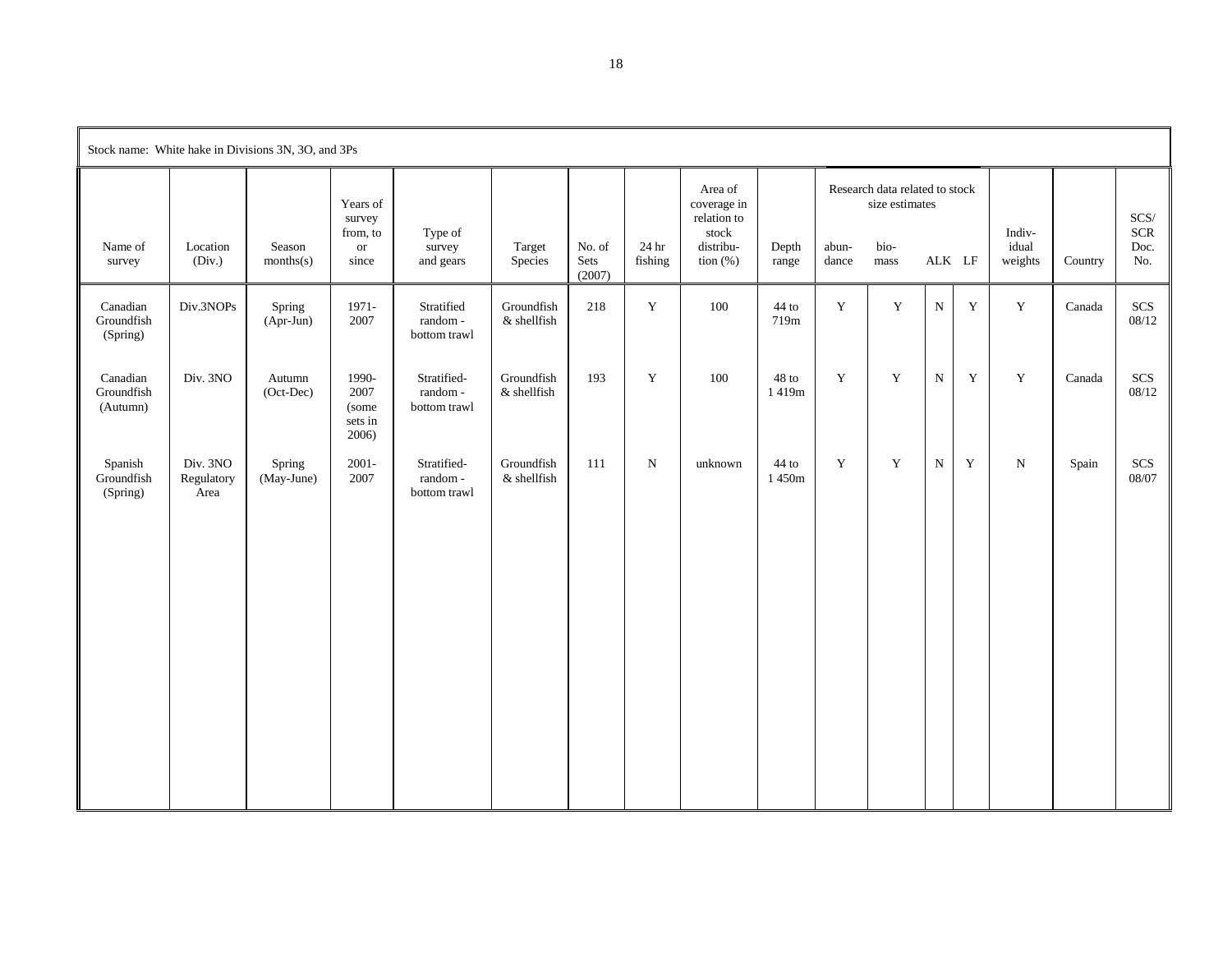| Stock name: Roughhead Grenadier in Subareas 2 and 3 |                    |                              |                             |                                                                         |                         |                                           |                  |                                                                            |                   |                |                                                                  |            |        |                            |                                |                                                  |
|-----------------------------------------------------|--------------------|------------------------------|-----------------------------|-------------------------------------------------------------------------|-------------------------|-------------------------------------------|------------------|----------------------------------------------------------------------------|-------------------|----------------|------------------------------------------------------------------|------------|--------|----------------------------|--------------------------------|--------------------------------------------------|
| Name of survey                                      | Location<br>(Div.) | Season<br>Monthly(s)         | Years of<br>Survey<br>since | Type of<br>survey<br>and gears                                          | Target<br>Species       | No. of<br>Sets                            | 24 hr<br>fishing | Area of<br>coverage in<br>relation to<br>stock<br>distribu-<br>tion $(\%)$ | Depth<br>Range    | abun-<br>dance | Research data related to stock<br>size estimates<br>bio-<br>mass | <b>ALK</b> | LF     | Indiv-<br>idual<br>weights | Country                        | <b>SCR</b><br>Doc.<br>No.                        |
| Canadian Autumn<br>Survey                           | 2GHJ<br>3MLNO      | Oct-Dec                      | 1978                        | Stratified<br>random<br>$\leq$ 1994<br>Engel<br>$>=1995$<br>Campelen    | Groundfish<br>Shellfish | 631 in<br>2007                            | Yes              |                                                                            | < 1500            | $\pm$          | $+$                                                              |            |        | No                         | CAN                            | Dow<br>Power<br>Pers.<br>Com<br>m.               |
| <b>Canadian Spring</b><br>Survey                    | 3LNO               | Spring<br>May-July           | 1978-<br>2006               | Stratified<br>random<br>$\leq$ 1995<br>Engel<br>$>= 1996$<br>Campelen   | Groundfish<br>Shellfish | 195 in<br>2006*<br>coverture<br>Problem s | Yes              |                                                                            | $<730$ m          |                |                                                                  |            |        | N <sub>0</sub>             | CAN                            | $SCR$<br>07/18                                   |
| Canadian<br>deepwater                               | 3MLN               | August<br>February<br>Spring | 1991<br>1994<br>1995        | <b>Bottom</b><br>trawl                                                  | Groundfish              |                                           |                  |                                                                            | < 1500            | $\! +$         | $\ddot{}$                                                        |            | $\, +$ | No                         | CAN                            | <b>SCR</b><br>95/51                              |
| Spanish Surveys<br>in Div. 3NO                      | 3NO                | May-June                     | 1995                        | Stratified<br>Random<br>$\leq$ 2001<br>Pedreira<br>$>=2001$<br>Campelen | Groundfish              | $111$ in<br>2007                          | N <sub>0</sub>   |                                                                            | < 1500            | $\, +$         | $+$                                                              |            | $+$    | $+$                        | <b>EU-ESP</b>                  | $SCR$<br>08/09                                   |
| EU Flemish Cap<br>Surveys                           | 3M                 | July                         | 1988                        | Stratified<br>Random<br>(Lofoten)                                       | Groundfish<br>Shrimp    | 178 in<br>2007                            | N <sub>0</sub>   | Flemish<br>Cap                                                             | < 1500            | $\, +$         | $\! +$                                                           | $+$        | $\! +$ | $\qquad \qquad +$          | <b>EU-ESP</b><br>EU-PRT        | $SCR$<br>08/27<br><b>SCR</b>                     |
| Russian                                             | 3M                 | May/June                     | 2001 and<br>2002            | Stratified<br>random<br>bottom<br>trawl                                 | Groundfish              | 94                                        | Yes              | Flemish<br>Cap                                                             | $120 -$<br>1280 m | $+$            | $+$                                                              |            | $+$    |                            | <b>RUS</b>                     | 08/34<br><b>SCR</b><br>03/09<br><b>SCR</b>       |
| EU Deepwater                                        | 3LMN               | April-May                    | 1996                        | Longline                                                                | Groundfish              | 64                                        | Yes              |                                                                            | $700 -$<br>3100m  |                |                                                                  |            | $\, +$ | $+$                        | <b>EU-ESP</b><br><b>EU-PRT</b> | 07/10<br><b>SCR</b><br>96/34,<br>97/19,<br>97/20 |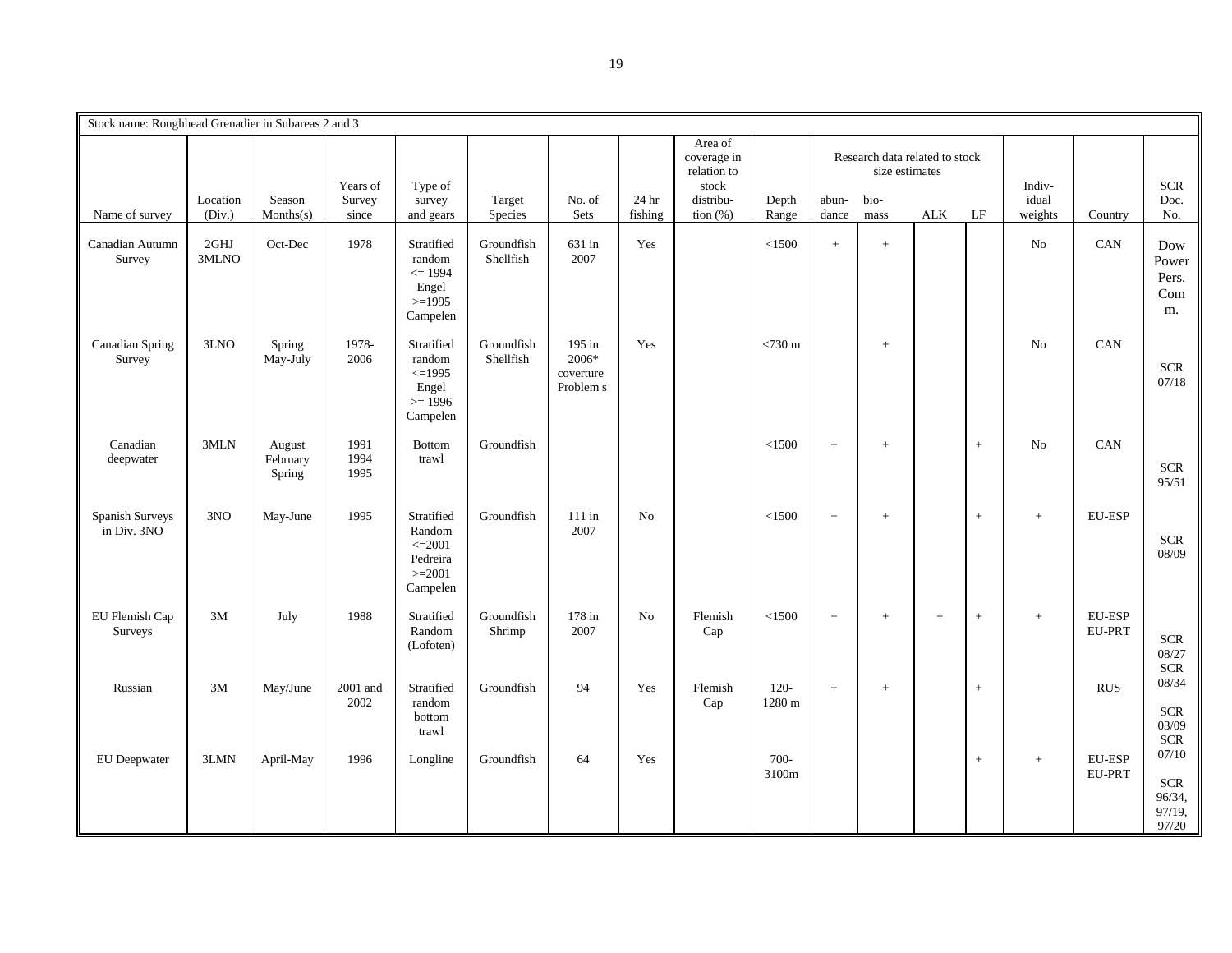| Stock name: Witch flounder in Div. 2J+3KL |             |           |                           |                                                                                                                                                     |                                                                               |                  |         |                                                                                                                                               |                                                           |       |                                |                     |   |         |         |            |
|-------------------------------------------|-------------|-----------|---------------------------|-----------------------------------------------------------------------------------------------------------------------------------------------------|-------------------------------------------------------------------------------|------------------|---------|-----------------------------------------------------------------------------------------------------------------------------------------------|-----------------------------------------------------------|-------|--------------------------------|---------------------|---|---------|---------|------------|
|                                           |             |           | Years of                  |                                                                                                                                                     |                                                                               |                  |         | Area of                                                                                                                                       |                                                           |       | Research data related to stock |                     |   |         |         |            |
|                                           |             |           | survey                    |                                                                                                                                                     |                                                                               |                  |         | coverage in                                                                                                                                   |                                                           |       | size estimates                 |                     |   |         |         |            |
|                                           |             |           | from, to                  | Type of                                                                                                                                             |                                                                               |                  |         | relation to                                                                                                                                   |                                                           |       |                                |                     |   | Indiv-  |         | <b>SCR</b> |
| Name of                                   | Location    | Season    | <sub>or</sub>             | survey                                                                                                                                              | Target                                                                        | No. of           | 24 hr   | stock distribu-                                                                                                                               | Depth                                                     | abun- | bio-                           |                     |   | idual   |         | Doc.       |
| survey                                    | (Div.)      | months(s) | since                     | and gears                                                                                                                                           | species                                                                       | sets             | fishing | tion $(\%)$                                                                                                                                   | range                                                     | dance | mass                           | ALK LF              |   | weights | Country | No.        |
| Canadian<br>autumn<br>groundfish          | 2J,3K<br>3L | Autumn    | 78-07<br>2J3K<br>84-07 3L | Stratified-random<br>Engel trawl 1978-94<br>2J3K<br>Yankee trawl 1981-<br>82 3L<br>Engel trawl<br>1984-94 3L<br>Campelen Trawl<br>all areas 1995-07 | Multispecies<br>(Cod,<br>flounders,<br>G. halibut,<br>Redfish &<br>shellfish) | $412$ in<br>2007 | Y       | This column<br>not<br>appropriate<br>for this<br>species given<br>differences in<br>depth<br>coverage and<br>areas covered<br>in the surveys. | 2J3K<br>in 2007<br>127-1494m<br>3L<br>in 2007<br>61-1424m | Y     | Y                              | Prior<br>to<br>1994 | Y | Y       | Canada  | n/a        |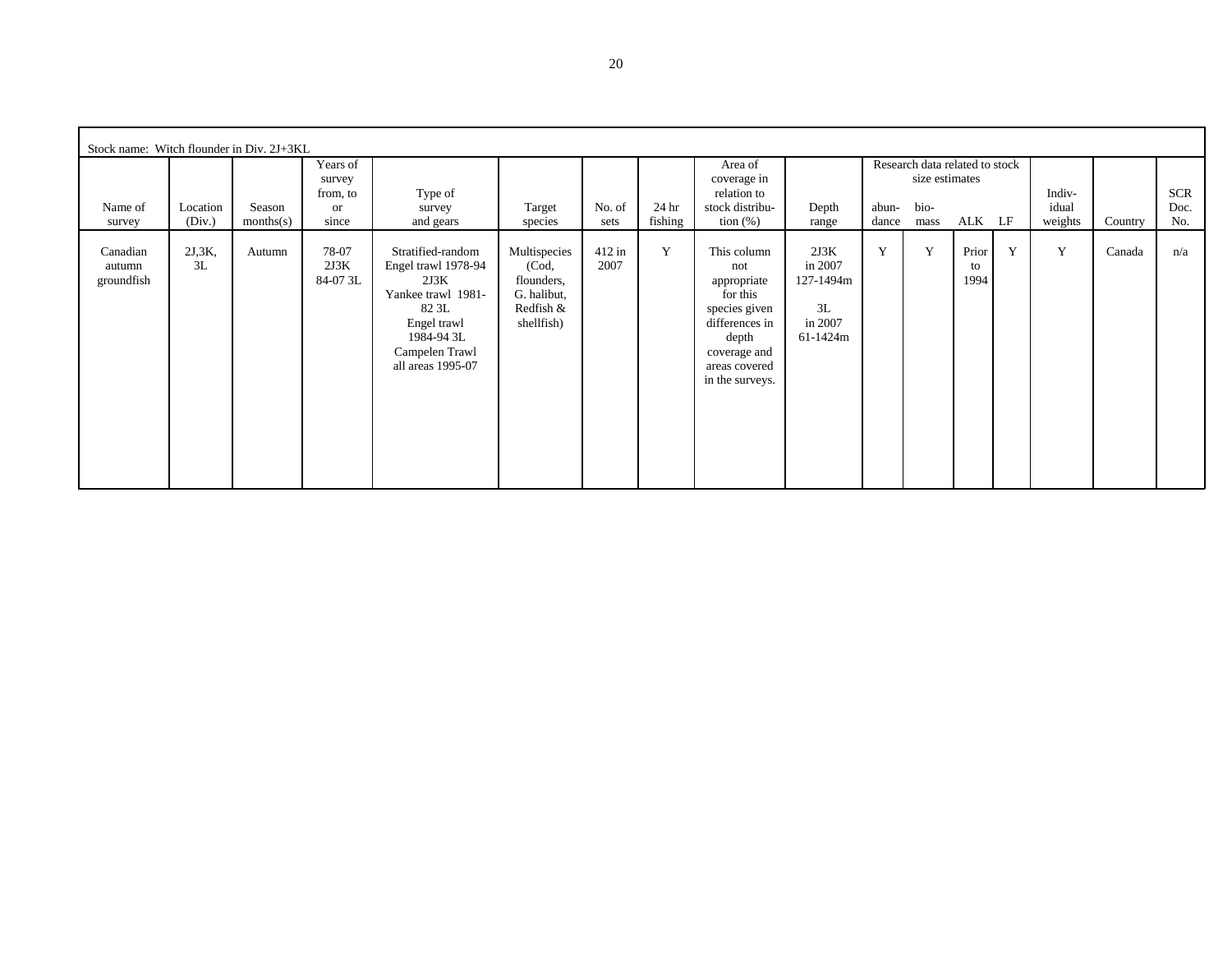| Stock name: Greenland halibut in Subareas 2+3KLMNO |                      |                     |                                                            |                                                                                                                                                       |                                                                             |                                      |                  |                                                                                                                                               |                                                                        |                |                                                  |        |             |                  |         |                |
|----------------------------------------------------|----------------------|---------------------|------------------------------------------------------------|-------------------------------------------------------------------------------------------------------------------------------------------------------|-----------------------------------------------------------------------------|--------------------------------------|------------------|-----------------------------------------------------------------------------------------------------------------------------------------------|------------------------------------------------------------------------|----------------|--------------------------------------------------|--------|-------------|------------------|---------|----------------|
|                                                    |                      |                     | Years of<br>survey<br>from, to                             | Type of                                                                                                                                               |                                                                             |                                      |                  | Area of<br>coverage in<br>relation to                                                                                                         |                                                                        |                | Research data related to stock<br>size estimates |        |             | Indiv-           |         | <b>SCR</b>     |
| Name of<br>survey                                  | Location<br>(Div.)   | Season<br>months(s) | <b>or</b><br>since                                         | survey<br>and gears                                                                                                                                   | Target<br>species                                                           | No. of<br>sets                       | 24 hr<br>fishing | stock distribu-<br>tion $(\%)$                                                                                                                | Depth<br>range                                                         | abun-<br>dance | bio-<br>mass                                     | ALK LF |             | idual<br>weights | Country | Doc.<br>No.    |
| Canadian<br>Groundfish<br>Spring                   | 3LNO                 | Apr-Jun             | 1995-<br>2007                                              | Stratified-random<br>Campelen trawl                                                                                                                   | Groundfish                                                                  | 295 in<br>2007                       | Y                |                                                                                                                                               | 46-731 m                                                               | Y              | $\mathbf Y$                                      | Y      | $\mathbf Y$ | Y                | Canada  | 08/32          |
| Canadian<br>autumn<br>groundfish                   | 2J,3K,<br>3L         | Fall                | 1978-<br>2007<br>2J3K<br>1981-<br>2007 3L                  | Stratified-random<br>Engel trawl 1978-94<br>2J3K<br>Yankee trawl 1981-<br>82 3L<br>Engel trawl<br>1984-94 3L<br>Campelen Trawl<br>all areas 1995-2007 | Groundfish<br>(Cod,<br>flounders.<br>G. halibut,<br>Redfish &<br>shellfish) | 412 in<br>2007                       | Y                | This column<br>not<br>appropriate<br>for this<br>species given<br>differences in<br>depth<br>coverage and<br>areas covered<br>in the surveys. | 2J3K<br>in 2007<br>127-1494<br>${\bf m}$<br>3L<br>in 2006<br>81-1424 m | Y              | $\mathbf Y$                                      | Y      | $\mathbf Y$ | $\mathbf Y$      | Canada  | 08/32          |
| EU bottom<br>trawl                                 | 3M                   | Jul                 | 1988-<br>2007                                              | Stratified-random<br>Bottom trawl                                                                                                                     | Groundfish<br>$&$ shrimp                                                    | 174<br>in 2007                       | N                |                                                                                                                                               | 128-1460<br>m                                                          | Y              | Y                                                | Y      | Y           | Y                | EU      | 08/43          |
| EU-Spain<br>bottom trawl                           | Reg.<br>Area<br>3LNO | Apr-May             | 3NO1995<br>$-2007$<br>3L 2003,<br>2004,<br>2006,<br>2007   | Stratified-random<br>Bottom trawl                                                                                                                     | Groundfish                                                                  | 204<br>in 2007                       | N                |                                                                                                                                               | 56-1464 m<br>in recent<br>years                                        | Y              | Y                                                | Y      | Y           | Y                | Spain   | 08/07<br>08/20 |
| Canadian<br>groundfish                             | 2GH                  | Sep-Oct             | occasion<br>since<br>1978                                  | Stratified-random<br>Campelen in<br>1996-2006                                                                                                         | Groundfish<br>& shellfish                                                   | $81$ in<br>2H in<br>2006             | Y                |                                                                                                                                               | 107-1437<br>m in 2006                                                  | Y              | Y                                                | Y      | Y           | Y                | Canada  | 08/32          |
| Canadian<br>groundfish                             | 3MNO                 | Sep-Dec             | 3NO<br>1990-<br>2007<br>$3M*$<br>1996-<br>2003,<br>2006-07 | Stratified-random<br>Campelen                                                                                                                         | Groundfish                                                                  | $26-3M$<br>94-3N<br>99-30<br>in 2007 | Y                | $3M * full$<br>coverage 1996;<br>since 1997<br>only in<br>deepwater<br>Sackville Spur,<br>Flem. Pass                                          | 768-1404<br>m 3M<br>48-1419 m<br>3N<br>64-1410 m<br>30<br>in 2007      | Y              | $\mathbf Y$                                      | Y      | $\mathbf Y$ | Y                | Canada  | 08/32          |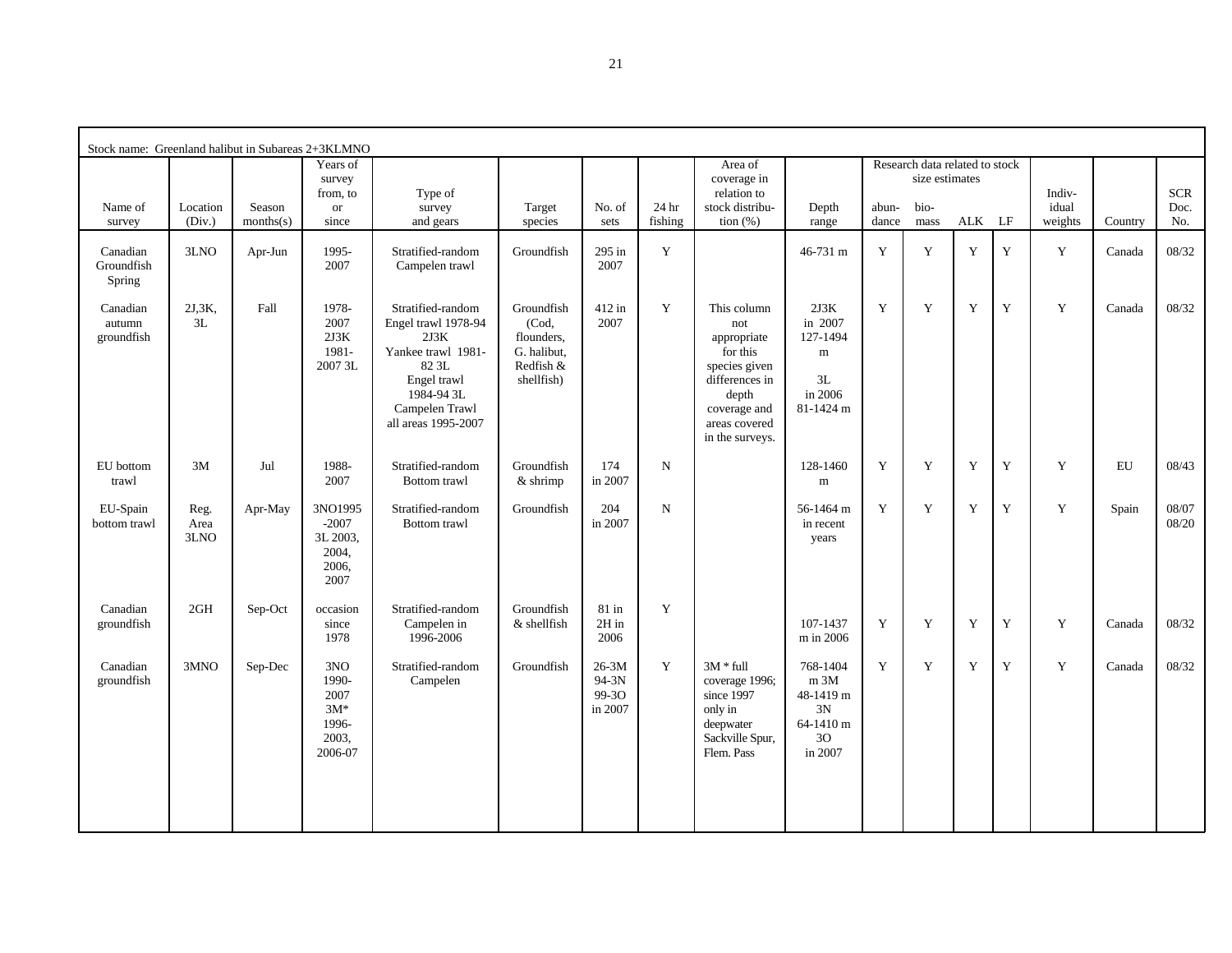| Russian | 3M              | May            | 1987-96         | Stratified-random<br>Bottom trawl | Groundfish | -90 | $\mathbf{v}$ | Flemish Cap | 914 m<br>in 1996 |              |  | $\mathbf{x}$ | Russia | 98/13 |
|---------|-----------------|----------------|-----------------|-----------------------------------|------------|-----|--------------|-------------|------------------|--------------|--|--------------|--------|-------|
|         | 3LM<br>Fl. Pass | Feb<br>Apr-May | 1995-96<br>2000 | Stratified-random<br>Bottom trawl | Groundfish | 94  |              |             | 732-1280<br>m    | $\mathbf{v}$ |  | $\mathbf{v}$ | Russia | 01/10 |
|         | 3M              | May-June       | 2001-02         | Stratified-random<br>Bottom trawl | Groundfish |     | $\mathbf{v}$ |             | 127-1280         |              |  | $\mathbf{v}$ | Russia | 03/09 |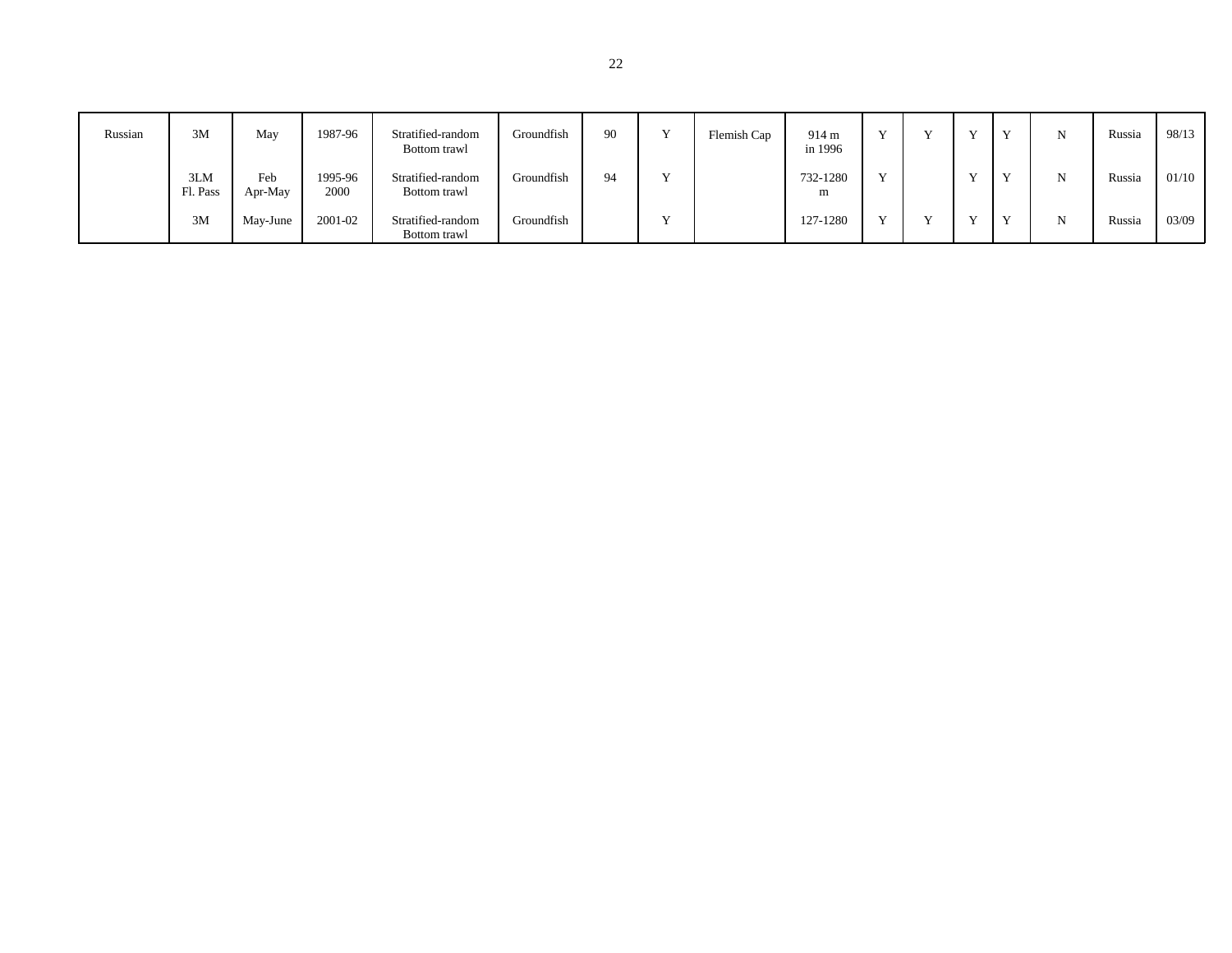| Stock name:                                    |                    | Short-finned Squid in Subareas 3 and 4                                      |                                               |                                         |                   |                |                     |                                                                            |                                                                          |                |                                                                  |             |                    |                            |            |                                  |
|------------------------------------------------|--------------------|-----------------------------------------------------------------------------|-----------------------------------------------|-----------------------------------------|-------------------|----------------|---------------------|----------------------------------------------------------------------------|--------------------------------------------------------------------------|----------------|------------------------------------------------------------------|-------------|--------------------|----------------------------|------------|----------------------------------|
| Name of survey                                 | Location<br>(Div.) | Season<br>months(s)                                                         | Years of<br>survey<br>from, to<br>or<br>since | Type of<br>survey<br>and gears          | Target<br>species | No. of<br>sets | 24 hr<br>fishing    | Area of<br>coverage in<br>relation to<br>stock<br>distribu-<br>tion $(\%)$ | Depth<br>range                                                           | abun-<br>dance | Research data related to stock<br>size estimates<br>bio-<br>mass | ALK LF      |                    | Indiv-<br>idual<br>weights | Country    | SCS/<br><b>SCR</b><br>Doc.<br>No |
| July multispecies<br>bottom trawl              | SA <sub>4</sub>    | July                                                                        | Since<br>1970                                 | Stratified<br>random<br>bottom<br>trawl | Multi-<br>species | ~190           | Y                   | Unknown                                                                    | 20-366<br>m                                                              | $\mathbf Y$    | Y                                                                | $\mathbf N$ | Y                  | $\mathbf N$                | Canada     | 06/46                            |
| Autumn<br>multispecies<br>bottom trawl         | 4T                 | Sept.                                                                       | Since<br>1971                                 | Stratified<br>random<br>bottom<br>trawl | Multi-<br>species |                | Y.<br>after<br>1986 | Unknown.<br>likely $< 20\%$                                                |                                                                          | Y              | Y                                                                | $\mathbf N$ | $Un-$<br>kno<br>wn | $\mathbf N$                | Canada     | 06/46                            |
| EU Flemish Cap<br>multispecies<br>bottom trawl | 3M                 | July                                                                        | Since<br>1988                                 | Stratified<br>random<br>bottom<br>trawl | Multi-<br>species | $101 - 121$    | N,<br>0600-<br>2200 | Unknown,<br>likely $< 10\%$                                                | 127-730<br>m, up to<br>$1,400 \;{\rm m}$<br>in 2005                      | Y              | Y                                                                | $\mathbf N$ | Y                  | $\mathbf N$                | EU (Spain) | $06/46$ ,<br>06/16               |
| Spring multipsecies<br>bottom trawl            | 3LNOP              | April-<br>June                                                              | Since<br>1996                                 | Stratified<br>random<br>bottom<br>trawl | Multi-<br>species | 470-597        | Y                   | Unknown                                                                    | 20-870<br>m, but<br>inconsis-<br>tent<br>inshore                         | Y              | Y                                                                | $\mathbf N$ | Y                  | $\mathbf N$                | Canada     | 06/45<br>06/46                   |
| Autumn<br>multispecies<br>bottom trawl         | 3KLNO              | Mainly<br>Sept-Dec,<br>but<br>extends<br>through<br>Jan in<br>some<br>years | Since<br>1995                                 | Stratified<br>random<br>bottom<br>trawl | Multi-<br>species | 608-840        | Y                   | Unknown                                                                    | $30-1,500$<br>m, but<br>inconsis-<br>tent<br>inshore<br>and $>$<br>730 m | Y              | Y                                                                | $\mathbf N$ | Y                  | $\mathbf N$                | Canada     | $06/45$ ,<br>06/46               |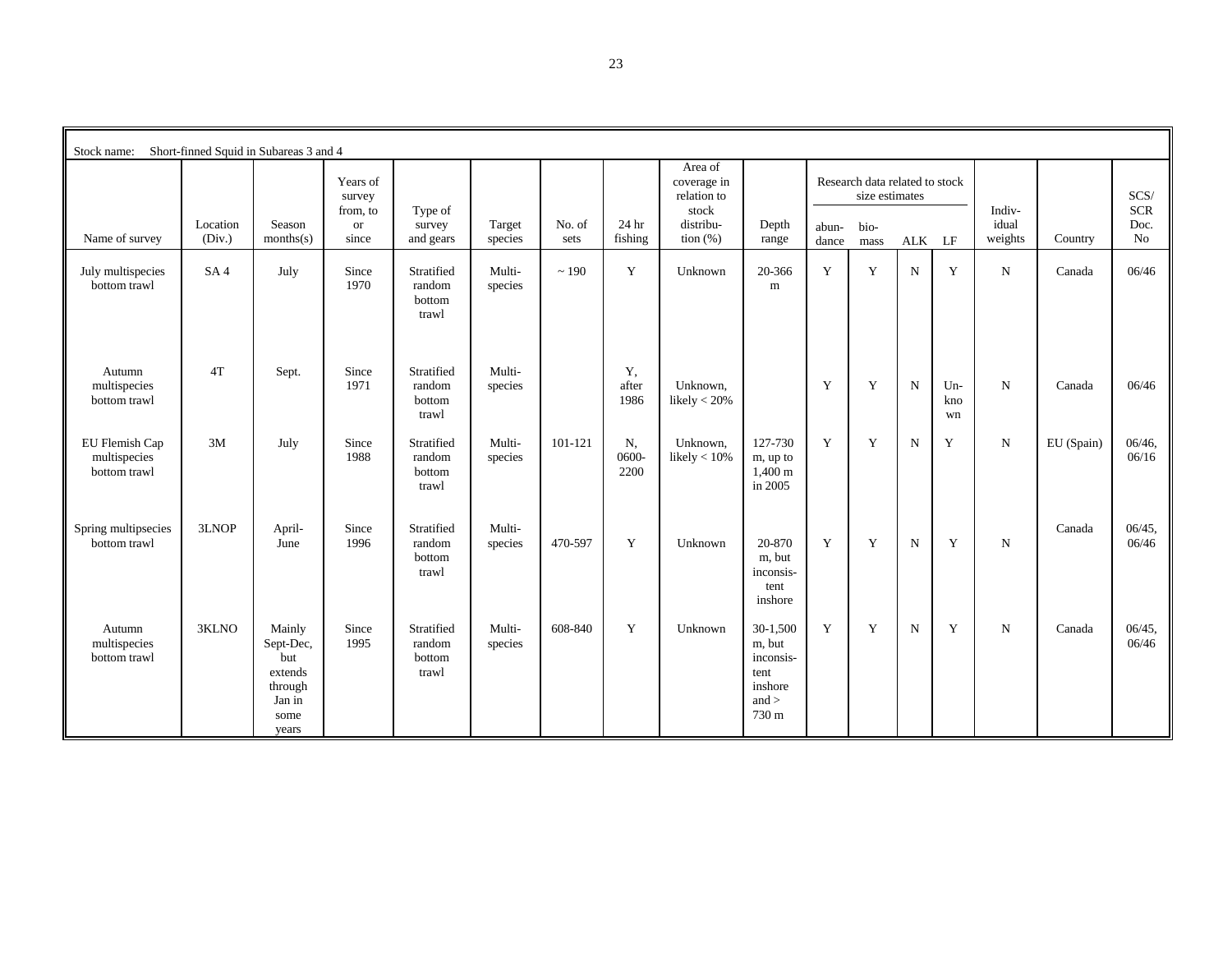| Stock name: Northern Shrimp in Divisions 3LNO |                    |                                    |                                                      |                                       |                                                          |                                              |                             |                                                                         |                      |                |                                                                  |           |             |                            |         |                                          |
|-----------------------------------------------|--------------------|------------------------------------|------------------------------------------------------|---------------------------------------|----------------------------------------------------------|----------------------------------------------|-----------------------------|-------------------------------------------------------------------------|----------------------|----------------|------------------------------------------------------------------|-----------|-------------|----------------------------|---------|------------------------------------------|
| Name of survey                                | Location<br>(Div.) | Season<br>months(s)                | Years of<br>survey<br>from, to<br><b>or</b><br>since | Type of<br>survey<br>and gears        | Target<br>species                                        | No. of<br>sets                               | 24 <sub>hr</sub><br>fishing | Area of<br>coverage in<br>relation to<br>stock distribu-<br>tion $(\%)$ | Depth<br>range       | abun-<br>dance | Research data related to<br>stock size estimates<br>bio-<br>mass | ALK LF    |             | Indiv-<br>idual<br>weights | Country | $SCS/$<br><b>SCR</b><br>Doc.<br>$\rm No$ |
| Multi-species<br>Spring<br>Survey             | 3LNO<br>3Ps        | May to<br>June                     | 1999 to<br>present                                   | Stratified-<br>random bottom<br>trawl | Groundfish<br>Shellfish<br>(crab,<br>shrimp)/<br>capelin | $~1 - 350$                                   | Yes                         | 100% of area<br>covered                                                 | 30-732 m             | $\mathbf Y$    | $\mathbf Y$                                                      | ${\bf N}$ | $\mathbf Y$ | ${\bf N}$                  | Canada  | $SCR$<br>06/73                           |
| Multi-species<br>Autumn<br>Survey             | 2J<br>3KLNO        | October<br>to<br>$\mbox{December}$ | 1995 to<br>present                                   | Stratified-<br>random bottom<br>trawl | Groundfish<br>Shellfish<br>(crab,<br>shrimp)/<br>capelin | $(-370)$<br>sets<br>done in<br>Div.<br>3LNO) | Yes                         | 100% of area<br>covered                                                 | 30-1500<br>${\bf m}$ | $\mathbf Y$    | Y                                                                | ${\bf N}$ | $\mathbf Y$ | $_{\rm N}$                 | Canada  | <b>SCR</b><br>06/73                      |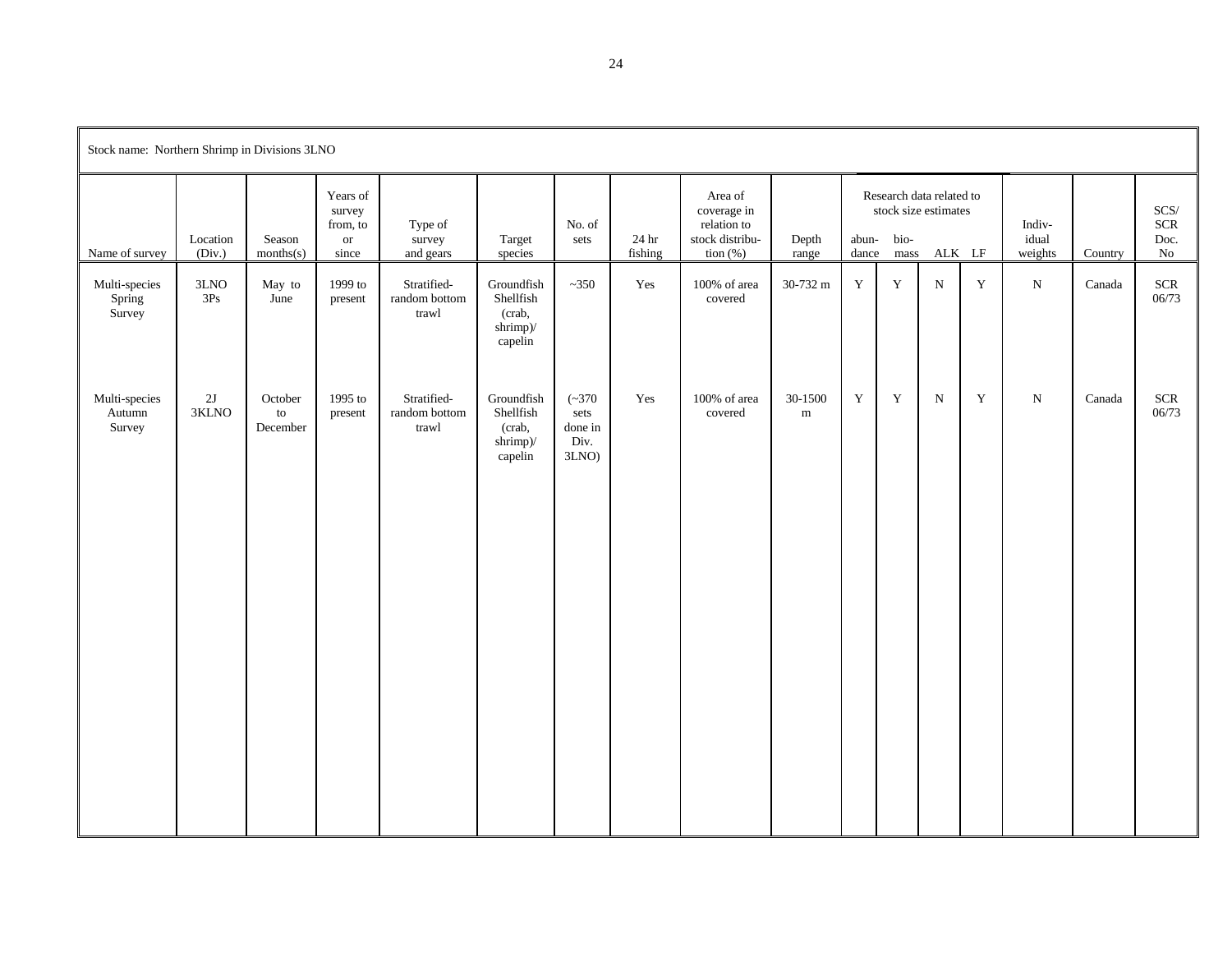| Stock name: Northern Shrimp in Divisions 3M |                    |                     |                                                    |                                                                        |                   |                |                              |                                                                         |                                                          |             |                    |                                                            |             |                            |            |                                     |
|---------------------------------------------|--------------------|---------------------|----------------------------------------------------|------------------------------------------------------------------------|-------------------|----------------|------------------------------|-------------------------------------------------------------------------|----------------------------------------------------------|-------------|--------------------|------------------------------------------------------------|-------------|----------------------------|------------|-------------------------------------|
| Name of survey                              | Location<br>(Div.) | Season<br>months(s) | Years of<br>survey<br>from, to<br>$\,$ or<br>since | Type of<br>survey<br>and gears                                         | Target<br>species | No. of<br>sets | $24\,\mathrm{hr}$<br>fishing | Area of<br>coverage in<br>relation to<br>stock distribu-<br>tion $(\%)$ | Depth<br>range                                           | abun-       | bio-<br>dance mass | Research data related to<br>stock size estimates<br>ALK LF |             | Indiv-<br>idual<br>weights | Country    | $SCS/$<br>$SCR$<br>Doc.<br>$\rm No$ |
| EU-Bottom<br>trawl<br>Survey                | $3\mathrm{M}$      | $_{\rm{Jul}}$       | 1988 to<br>present                                 | Stratified-<br>random bottom<br>$\mbox{tr} \mbox{a} \mbox{w} \mbox{l}$ | All               | 179            | ${\rm No}$                   | 100%                                                                    | $<750$<br>$m(88-02)$<br>${<}1400\mathrm{m}$<br>$(03-07)$ | $\mathbf Y$ | $\mathbf Y$        | $\mathbf Y$                                                | $\mathbf Y$ | $\mathbf Y$                | ${\rm EU}$ | $SCR$<br>08/66                      |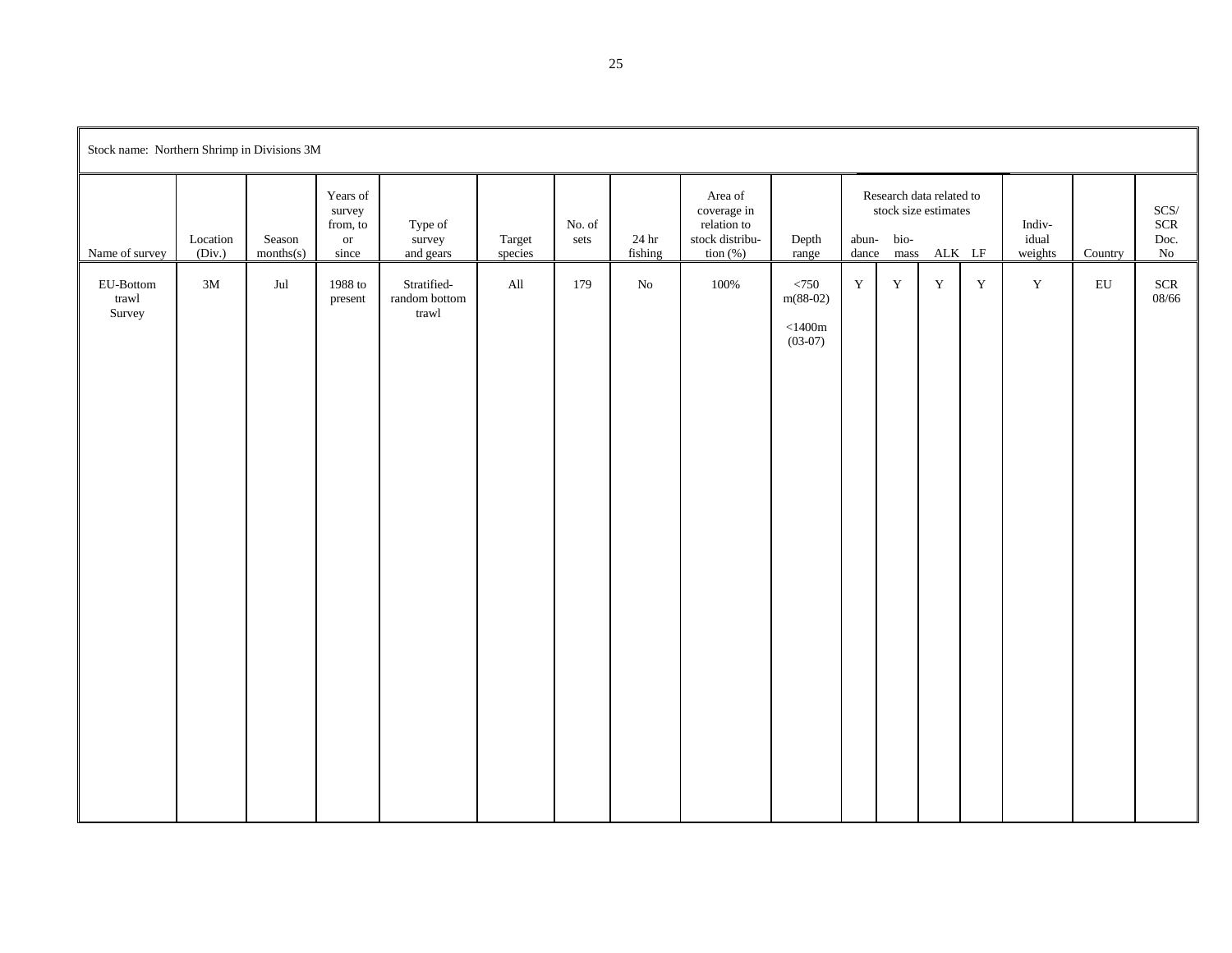| Stock name: Shrimp in Subareas 0+1       |                                                          |                     |                                                          |                                                                       |                                   |                             |                  |                                                                                              |                |                                                                                              |             |                  |             |                            |         |                                          |
|------------------------------------------|----------------------------------------------------------|---------------------|----------------------------------------------------------|-----------------------------------------------------------------------|-----------------------------------|-----------------------------|------------------|----------------------------------------------------------------------------------------------|----------------|----------------------------------------------------------------------------------------------|-------------|------------------|-------------|----------------------------|---------|------------------------------------------|
| Name of survey                           | Location<br>(Div.)                                       | Season<br>months(s) | Years of<br>survey<br>from, to<br><sub>or</sub><br>since | Type of<br>survey<br>and gears                                        | Target<br>species                 | No. of<br>sets <sup>1</sup> | 24 hr<br>fishing | Area of<br>coverage in<br>relation to<br>stock distribu-<br>$\frac{1}{2}$ tion $\frac{1}{2}$ | Depth<br>range | Research data related to<br>stock size estimates<br>bio-<br>abun-<br>ALK LF<br>dance<br>mass |             |                  |             | Indiv-<br>idual<br>weights | Country | $SCS/$<br><b>SCR</b><br>Doc.<br>$\rm No$ |
| West<br>Greenland<br><b>Trawl Survey</b> | SA<br>$0+1$ (West<br>Greenland<br>Shelf)<br>2003<br>2004 | Jul-Aug             | Since<br>1988)                                           | Startified semi-<br>systematic; trawl;<br>Skjervøy 3000<br>w/bobbins  | Northern<br>shrimp;<br>Groundfish | 172/<br>31<br>187/<br>21    | $\rm No$         | 95                                                                                           | 150-600<br>m   | $\mathbf Y$                                                                                  | $\mathbf Y$ | N/A <sup>2</sup> | $\mathbf Y$ | $\mathbf Y$                | GRL     | $SCR$<br>03/71<br><b>SCR</b><br>04/72    |
|                                          | 2005                                                     |                     |                                                          | Stratified semi-<br>systematic; trawl;<br>Cosmos 2000<br>w/rockhopper |                                   | 194/<br>24                  |                  |                                                                                              |                |                                                                                              |             |                  |             |                            |         | <b>SCR</b><br>05/74                      |
|                                          | 2006                                                     |                     |                                                          |                                                                       |                                   | 221/<br>$28/$<br>$12\,$     |                  |                                                                                              |                |                                                                                              |             |                  |             |                            |         | <b>SCR</b><br>06/58                      |
|                                          | 2007                                                     |                     |                                                          |                                                                       |                                   | 212/<br>$48/$<br>$\,8\,$    |                  |                                                                                              |                |                                                                                              |             |                  |             |                            |         | <b>SCR</b><br>07/71                      |
|                                          | 2008                                                     |                     |                                                          |                                                                       |                                   | 205/<br>54/<br>9            |                  |                                                                                              |                |                                                                                              |             |                  |             |                            |         | <b>SCR</b><br>08/71                      |
|                                          |                                                          |                     |                                                          |                                                                       |                                   |                             |                  |                                                                                              |                |                                                                                              |             |                  |             |                            |         |                                          |

<sup>&</sup>lt;sup>1</sup> First number is number of stations trawled at depths between 150 and 600 m targeting shrimp; second number is number of stations in water shallower than 150 m

targeting principally Atlantic cod; Third number is number of stations in water deeper than 600 m targeting principally Greenland halibut.

 $2^2$  Lack of satisfactory method of ageing shrimp precludes generating age-length keys.